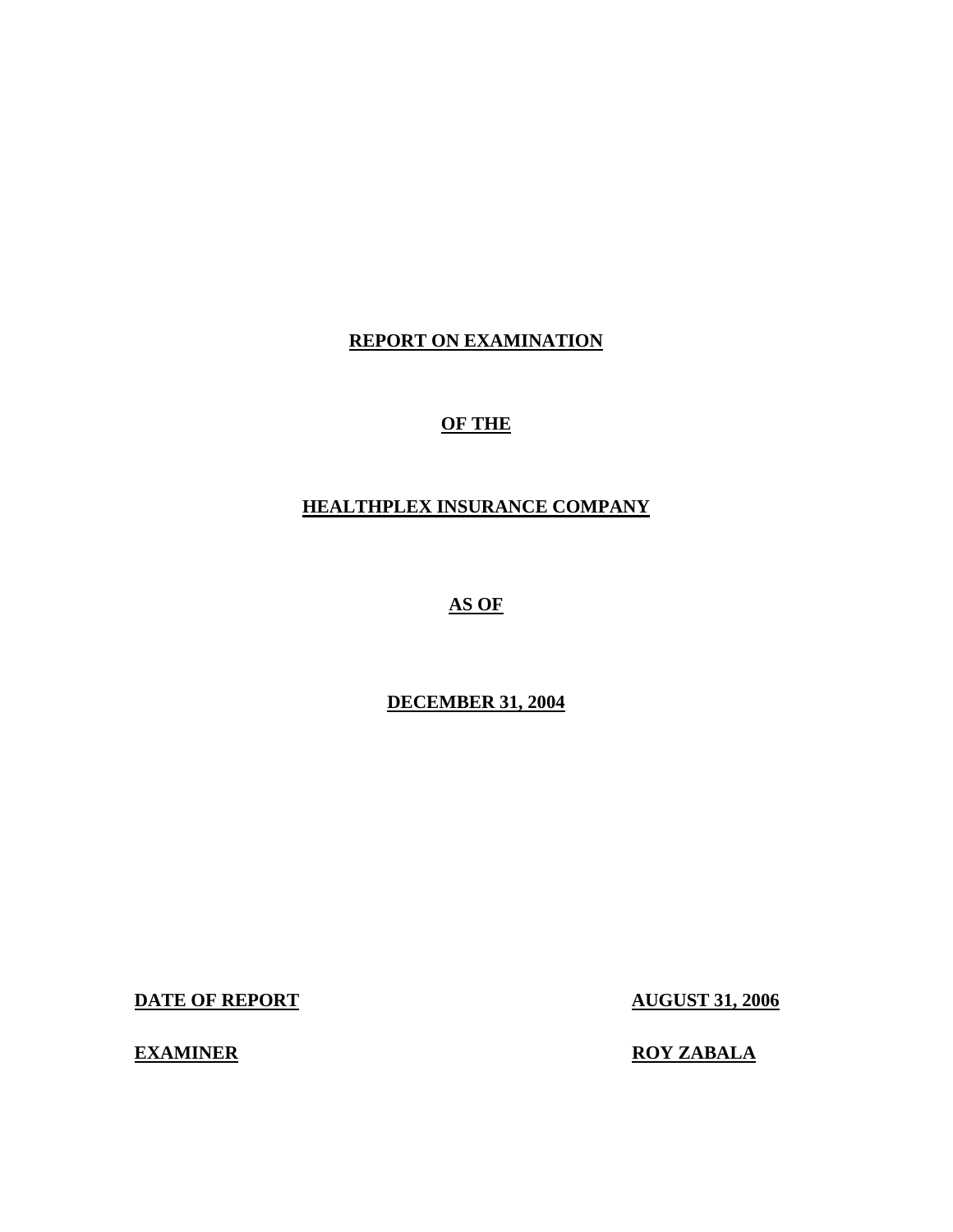## **TABLE OF CONTENTS**

## **ITEM NO. PAGE NO.**

| 1. | Scope of examination                    | $\overline{2}$ |
|----|-----------------------------------------|----------------|
| 2. | <b>Description of Company</b>           | 3              |
|    | A. Management and controls              | 3              |
|    | B. Territory and plan of operation      | 6              |
|    | C. Holding company system               | 8              |
|    | D. Significant operating ratios         | 13             |
|    | E. Reinsurance                          | 13             |
|    | F. Accounts and records                 | 14             |
| 3. | <b>Financial statements</b>             | 18             |
|    | A. Balance sheet                        | 18             |
|    | B. Underwriting and investment exhibit  | 19             |
| 4. | Unpaid claims reserves                  | 20             |
| 5. | Unpaid claims adjustment expenses       | 20             |
| 6. | Market conduct                          | 21             |
|    | A. Claims processing                    | 21             |
|    | <b>B.</b> Prompt Pay Law                | 25             |
|    | C. Explanation of benefits statements   | 26             |
|    | D. Underwriting                         | 28             |
| 7. | Summary of comments and recommendations | 30             |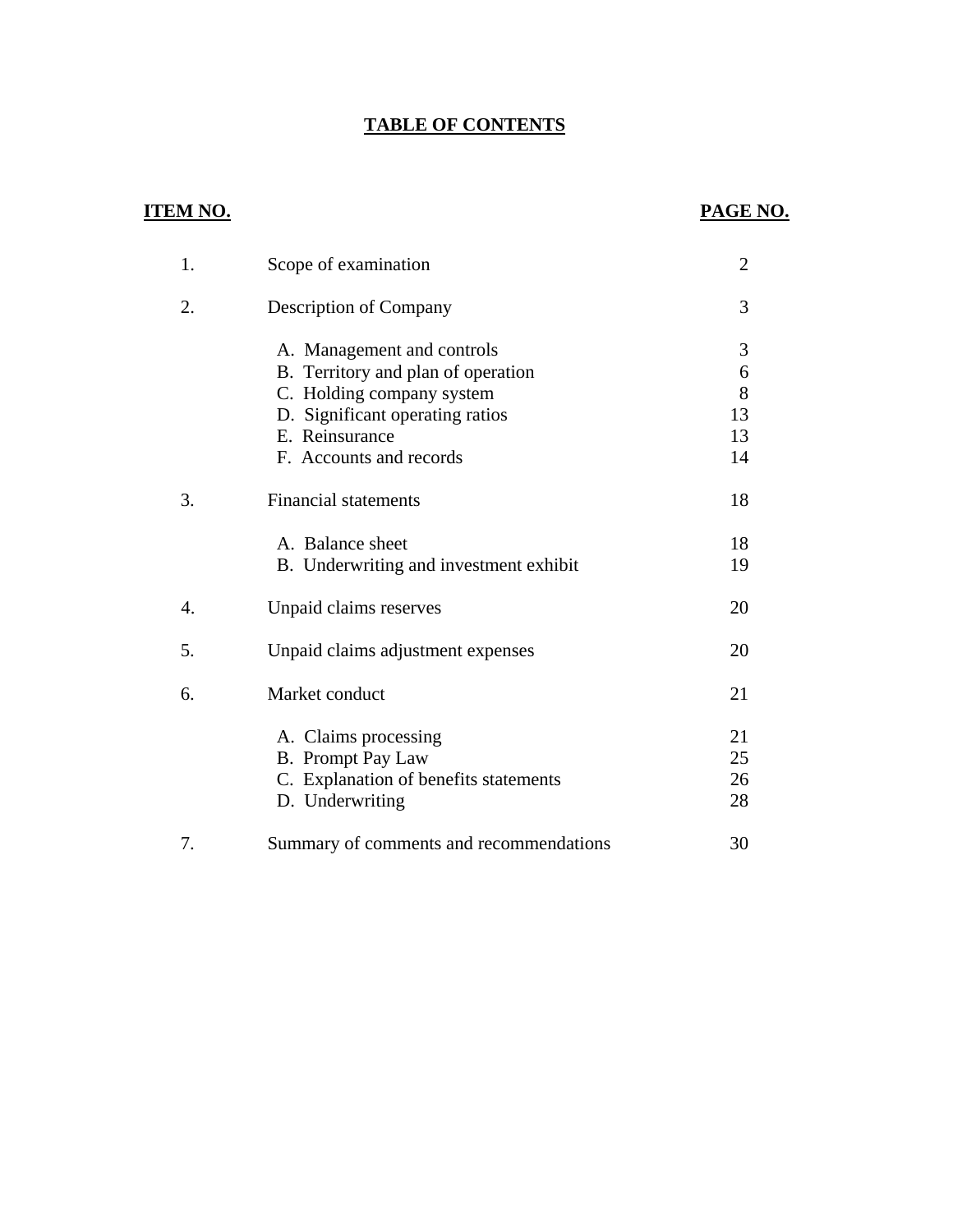

**25 BEAVER STREET** STATE OF NEW YORK INSURANCE DEPARTMENT NEW YORK, NEW YORK 10004

George E. Pataki المستخدم المستخدم المستخدم المستخدم المستخدم المستخدم المستخدم المستخدم المستخدم المستخدم المس<br>المستخدم المستخدم المستخدم المستخدم المستخدم المستخدم المستخدم المستخدم المستخدم المستخدم المستخدم المستخدم ا

Superintendent

August 31, 2006

Honorable Howard Mills Superintendent of Insurance Albany, New York 12257

Sir:

Pursuant to the requirements of the New York Insurance Law, and acting in compliance with the instructions contained in Appointment Number 22240, dated July 29, 2004, attached hereto, I have made an examination into the condition and affairs of the Healthplex Insurance Company, an accident and health insurance company licensed under the provisions of Article 42 of the New York Insurance Law, as of December 31, 2004, and respectfully submit the following report, thereon.

The examination was conducted at the Company's statutory home office located at 333 Earle Ovington Boulevard, Uniondale, New York.

Wherever the terms "the Company", or "HIC" appear herein, without qualification, they should be understood to indicate Healthplex Insurance Company. Wherever the terms "Healthplex" or "the Parent" appear herein, without qualification, they should be understood to indicate Healthplex, Inc., HIC's parent company.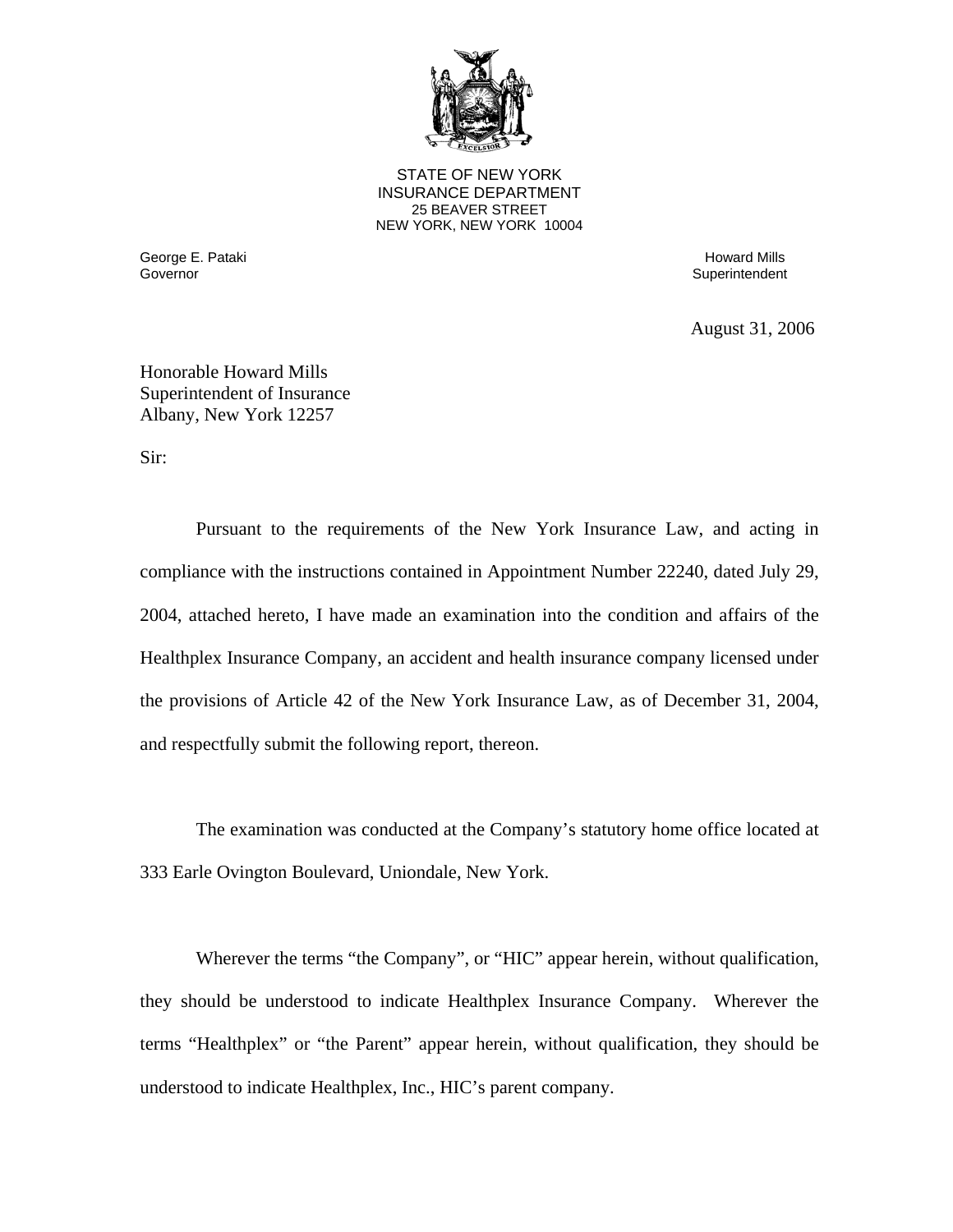#### 1. **SCOPE OF EXAMINATION**

<span id="page-3-0"></span>This examination covers the period from May 2, 2001 through December 31, 2004. A previous examination on organization was conducted as of May 1, 2001. Where deemed appropriate, transactions occurring subsequent to December 31, 2004 were also reviewed.

The examination comprised a verification of assets and liabilities as of December 31, 2004 in accordance with Statutory Accounting Principles ("SAP"), as adopted by the Department, a review of income and disbursements deemed necessary to accomplish such verification, and utilized, to the extent considered appropriate, work performed by the Company's independent certified public accountants. A review or audit was also made of the following items as called for in the Examiners' Handbook of the National Association of Insurance Commissioners ("NAIC"):

> History of the Company Management and control Corporate records Fidelity bonds and other insurance Territory and plan of operation Growth of Company Business in force Reinsurance Loss experience Accounts and records Financial statements Market conduct activities

This report on examination is confined to financial statements and comments on those matters which involve departures from laws, regulations or rules, or which are deemed to require explanation or description.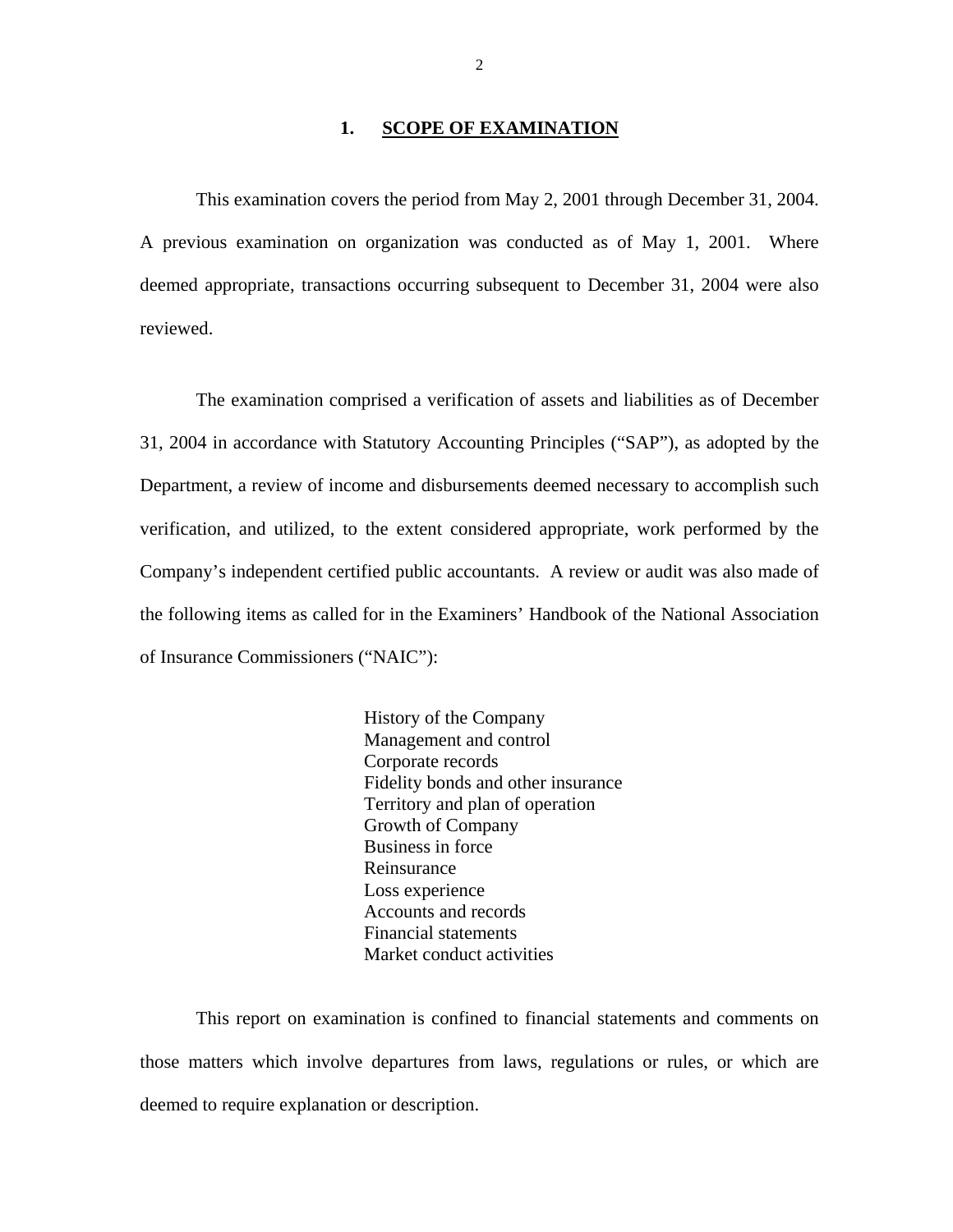### **2. DESCRIPTION OF COMPANY**

<span id="page-4-0"></span>Healthplex Insurance Company was incorporated on June 12, 1998. The declaration of intention and charter were approved by the State of New York Insurance Department pursuant to Section 1201 of the New York Insurance Law and placed on file with the Department on the same date. It was noted, however, that the Company's Jurat Page in its filed annual statement as of December 31, 2004, incorrectly showed that it was incorporated on July 12, 2000.

It is recommended that the Company include the correct date of its incorporation on the Jurat Page of its filings with this Department.

Healthplex Insurance Company offers dental contracts to groups and individuals in the New York metropolitan area, although the Company focuses almost solely on small groups. The Company began writing business in March 2003.

#### **Management and Controls**

A. Management and Controls<br>Pursuant to the Company's charter and by-laws, management of the Company is to be vested in a board of directors consisting of not less than thirteen (13), nor more than twenty one (21) members. As of the examination date, the Board of Directors was comprised of thirteen members. The thirteen board members and their principal business affiliations as of December 31, 2004, were as follows: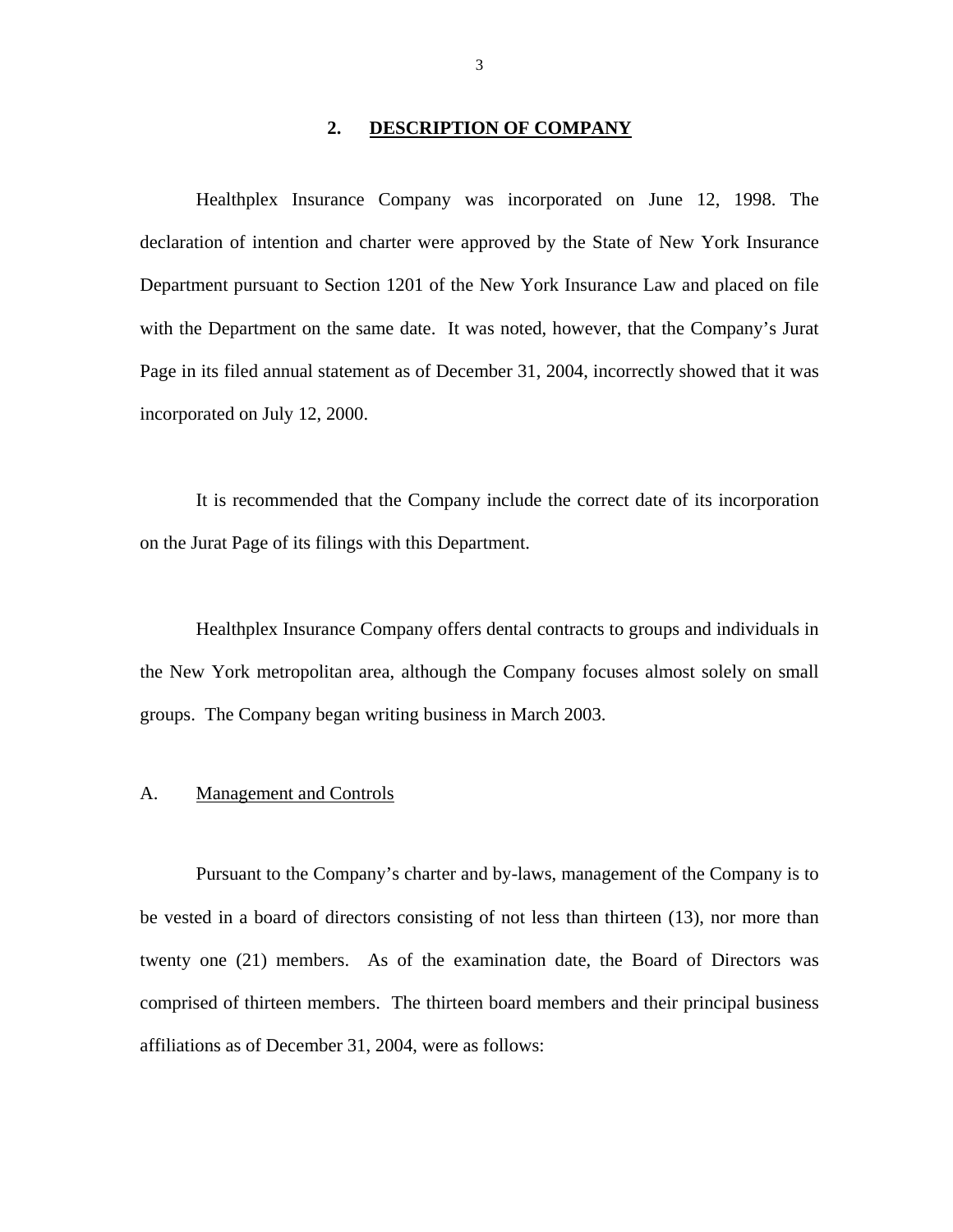Dr. Michael Carnicelli St. Augustine, FL Retired

Karen Cuchel Brooklyn, NY

Dr. Stephen Joseph Cuchel Roslyn Harbor, NY

Stuart W. Fenton Beachwood, OH

Dr. George Kane Southhampton, NY

 Martha Kane Hewlett Harbor, NY Retired

Dr. Martin Kane Hewlett Harbor, NY

Douglas King Stuart, FL Retired

Dr. Stephen Leibowitz Morganville, NJ

Joanne Malin Garden City, NY

Philip John Rizzuto Jr. North Merrick, NY

Dr. Bruce Henry Safran Manhasset, NY

George Wang New York, NY

#### Name and Residence Principal Business Affiliation

Teacher, Great Neck School District

Chairman of the Board, Healthplex, Inc.

Vice President, ING Funds Distributor, LLC

Vice President and Treasurer, Healthplex, Inc.

 President, Healthplex, Inc.

 Dental Consultant, Healthplex, Inc.

Assistant Vice President,<br>
Healthplex, Inc.

Vice President of Computer Operations, Healthplex, Inc.

Vice President, Healthplex, Inc.

Attorney, Thelen, Reid & Priest LLP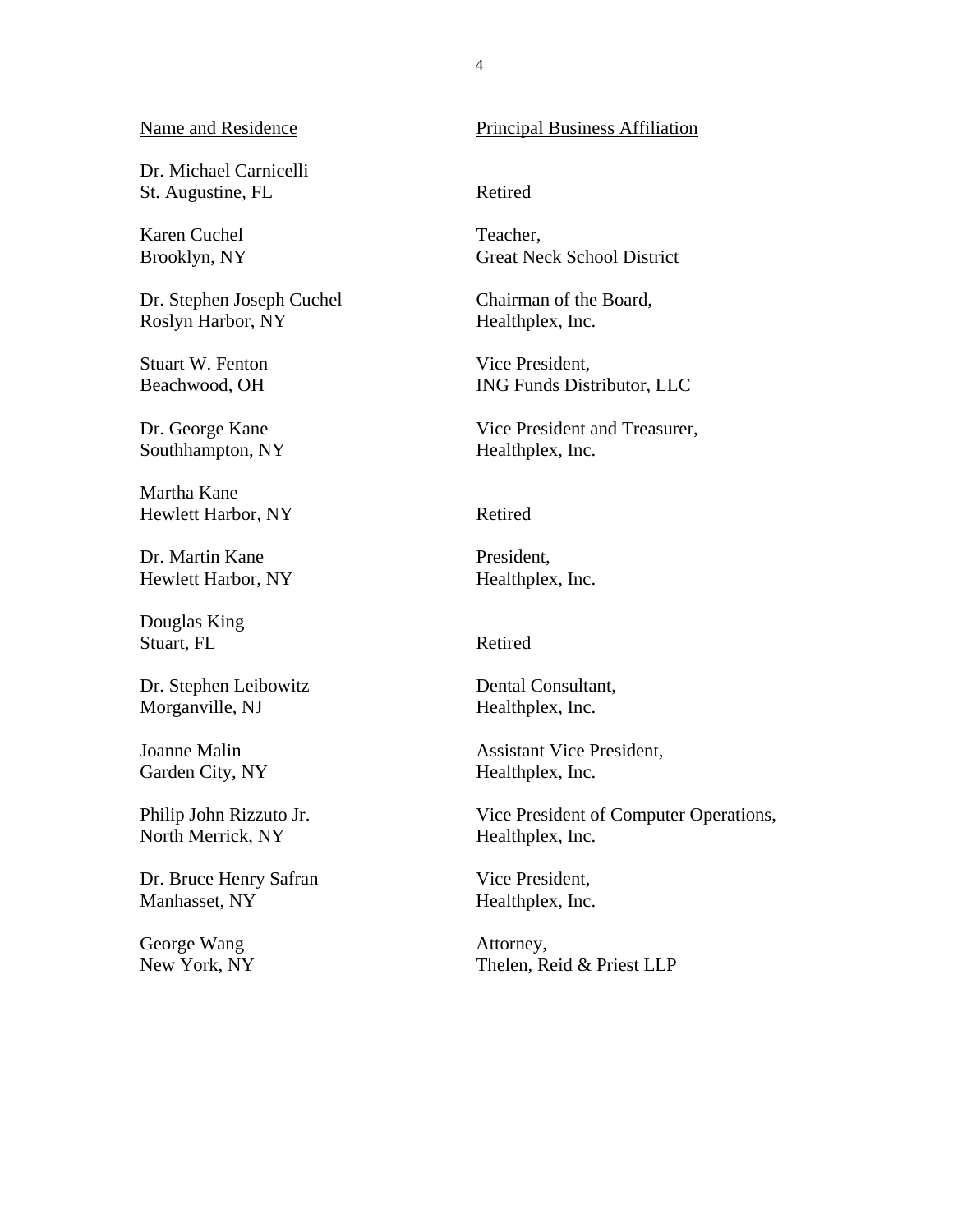According to its by-laws, HIC's board is required to meet once a year for an annual meeting, and may hold special meetings as desired. The Board of Directors of HIC met once per calendar year (three times) during the period January 1, 2002 through December 31, 2004. A review of the minutes of the Board of Directors' meetings indicated that meetings were generally well attended; with all board members attending at least 50% of the meetings for which they were eligible.

Although HIC's board meets once a year, in compliance with the requirements of its by-laws, there is a concern that the infrequency of these meetings does not allow the board to fulfill its fiduciary duty and provide adequate oversight of the operations of the Company. The board should meet at least four (4) times per calendar year (preferably every quarter) to review the performance and activities of the Company.

It is recommended that the Company amend its by-laws to require its board to meet a minimum of four times per calendar year.

The principal officers of the Company as of December 31, 2004 were as follows:

Officers Title

Martin Kane President Bruce Henry Safran Secretary George Kane Treasurer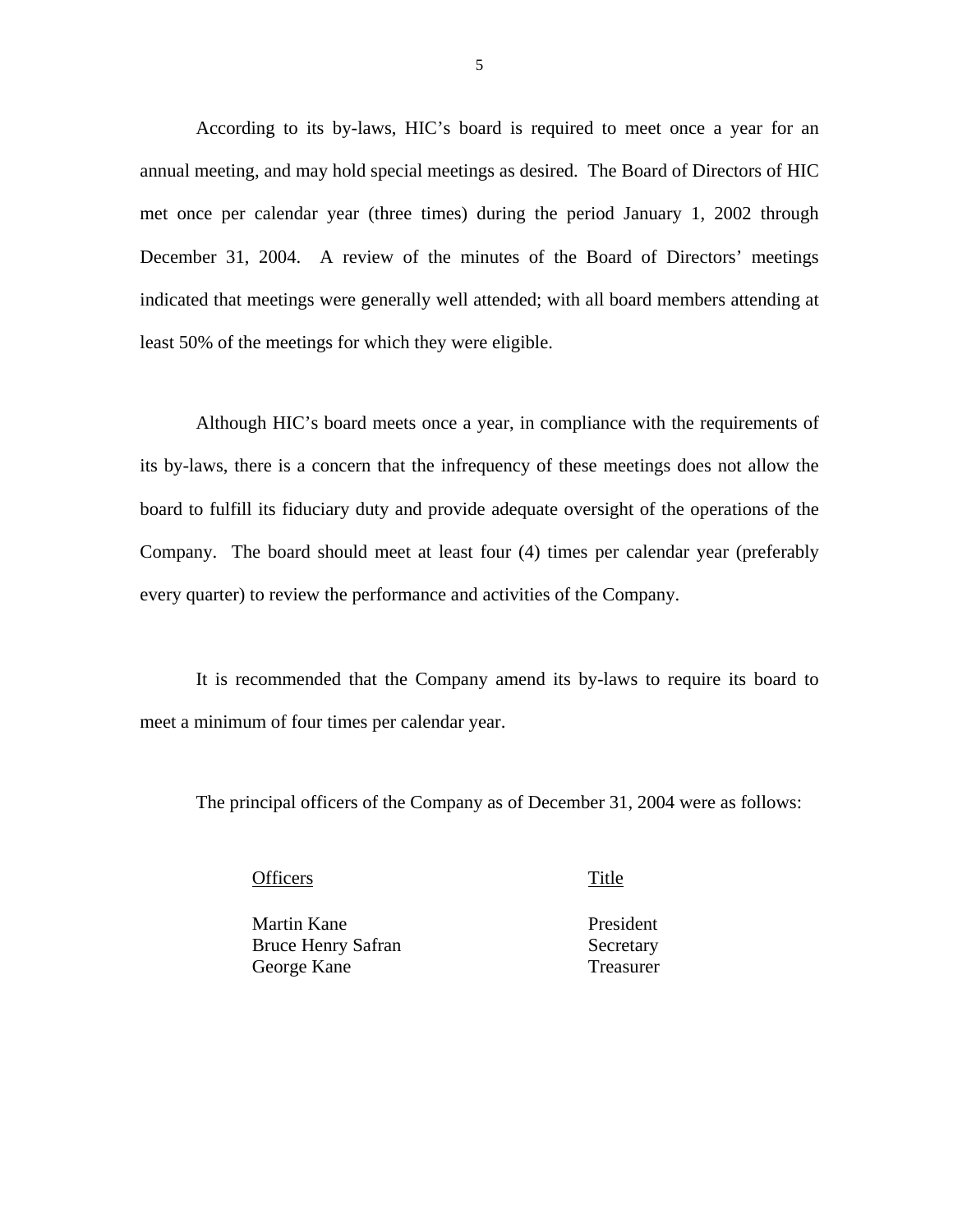A review of HIC's investment portfolio revealed that the Board of Directors was responsible for, and approved all investment transactions during the examination period. However, the Company does not follow any formal written investment guidelines. Although the Company's investments as of the examination date consisted mainly of short-term U.S. Treasury Bonds, the Department regards the development and oversight of investment guidelines to be a prudent business practice.

It is recommended that the Company adopt and abide by formal written investment guidelines for all future investments.

#### B. Territory and Plan of Operation

Healthplex Insurance Company is licensed pursuant to Article 42 of the New York Insurance Law and is authorized to write accident and health insurance as defined in paragraphs 3(i) and (ii) of Section 1113(a) of the New York Insurance Law. Healthplex Insurance Company is licensed to conduct business only in New York State.

The Plan's direct premiums written ("DPW") and enrollment during the three-year examination period were as follows:

| Calendar Year | <b>Direct Premiums Written</b> | Enrollment |
|---------------|--------------------------------|------------|
| 2002          | ∗                              | ∗          |
| 2003          | \$384,280                      | 3,263      |
| 2004          | \$1,069,893                    | 2,660      |

\* Healthplex Insurance Company began operations in March 2003.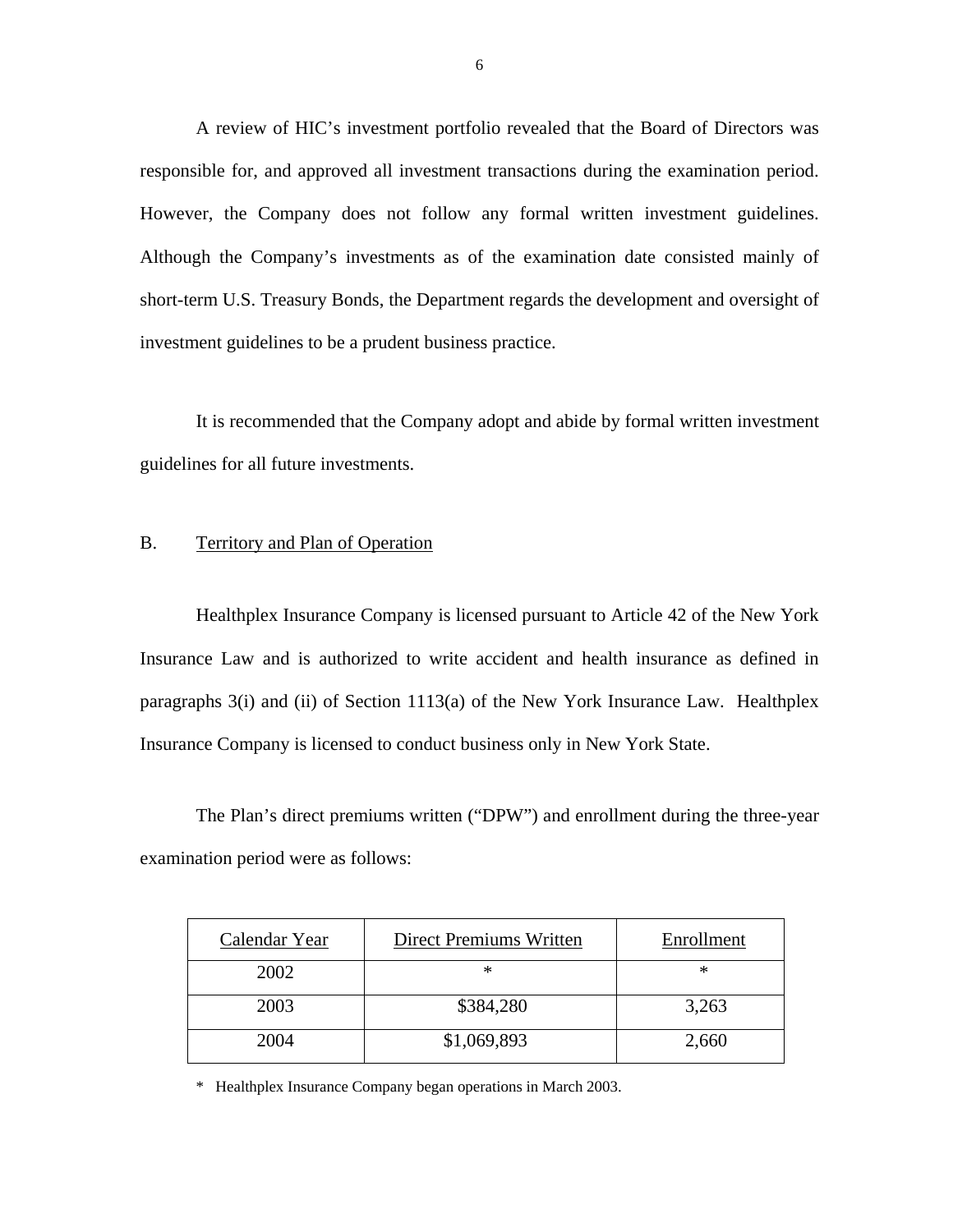In 2005, subsequent to the examination date, the Company's direct premiums written and enrollment decreased to \$944,625 and 2,396, respectively.

The following compares the Company's "Actual" amounts for DPW for the first three years of operation, versus the Company's "Projected" amounts as shown in its Business Plan submitted to the Department as part of the licensing process:

| $Year *$ | Projected DPW | <b>Actual DPW</b> | Variance    |
|----------|---------------|-------------------|-------------|
| 2003     | \$1,000,000   | \$384,280         | \$(615,720) |
| 2004     | \$1,150,000   | \$1,069,893       | \$(80,017)  |
| 2005     | \$1,322,500   | \$944,265         | \$(378,235) |

\* Corresponds to projections for the Company's first three years of operation. Note that 2005 is subsequent to the examination period.

As is denoted in the above chart, the Company has not met its projected premium writings. In fact, after a convergence in 2004, in 2005 there was a large variance between "Actual" and "Projected" premium revenue, with Actual premium revenue falling. This failure to grow its business and meet its projected premium writings, in conjunction with the financial transactions entered into with its Parent (detailed in Section 2C below), that were used to enhance the Company's financial condition are a cause for concern, and merit further scrutiny of the Company's continued operations.

Thus, it is recommended that the Company file an amended Business Plan with this Department detailing its operations for the next three years, including any expected financial support from its Parent. This Business Plan must include financial and enrollment projections, including the enrollment amount needed to break even.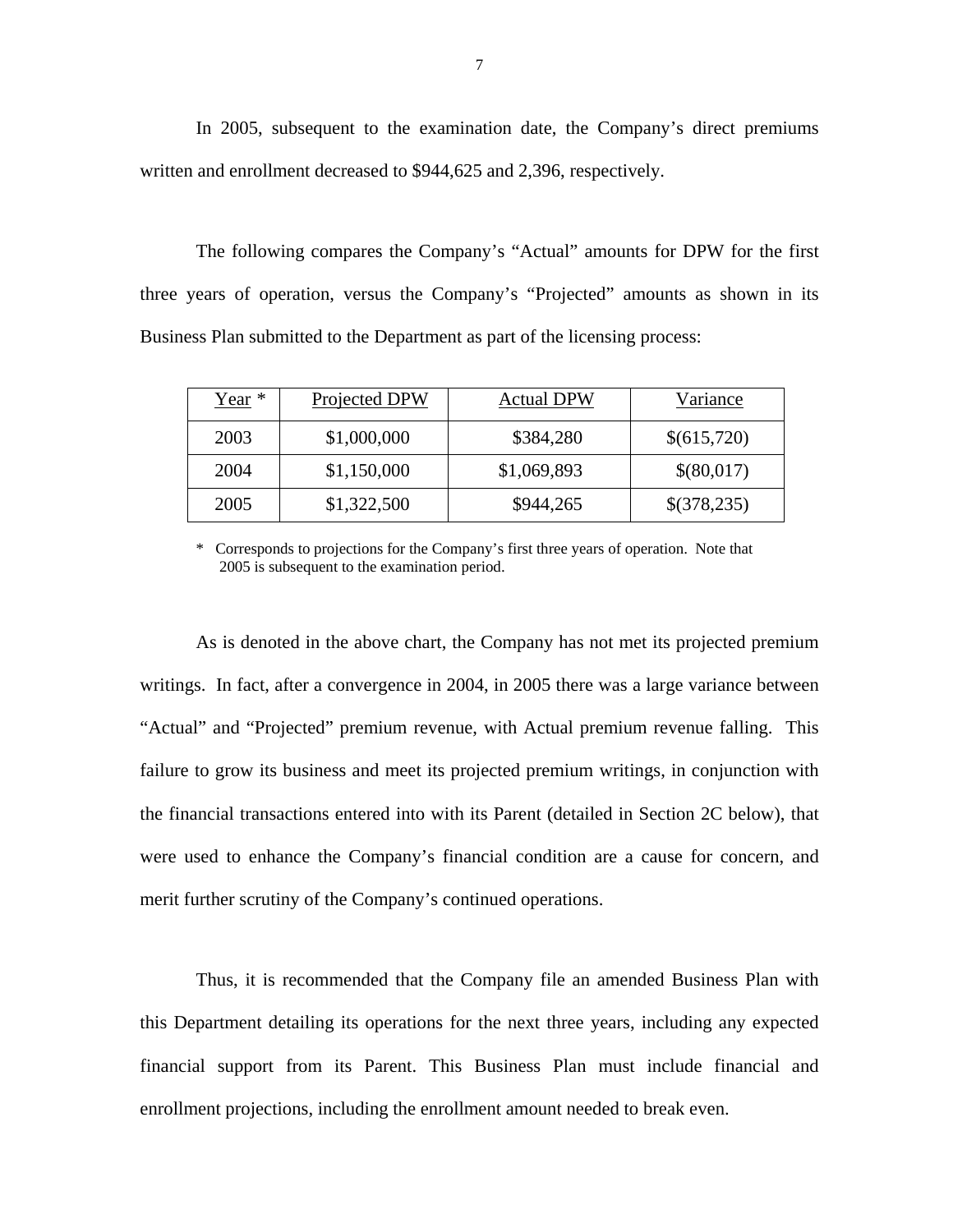#### <span id="page-9-0"></span>C. Holding Company System

Healthplex Insurance Company is a wholly-owned subsidiary of Healthplex, Inc., a privately held New York Corporation. As a member of a holding company system, HIC is required to file registration statements pursuant to the requirements of Article 15 of the New York Insurance Law and Department Regulation 52 (11 NYCRR 80). The Company made all its pertinent filings regarding the aforementioned statutes during the examination period.

The structure of the holding company system as of the examination date was as follows:



HIC does not have any employees and the business operations and affairs of the Company are effected by Healthplex, Inc. ("the Parent") pursuant to the terms of an Administrative Services Agreement. The services covered by this Agreement include, but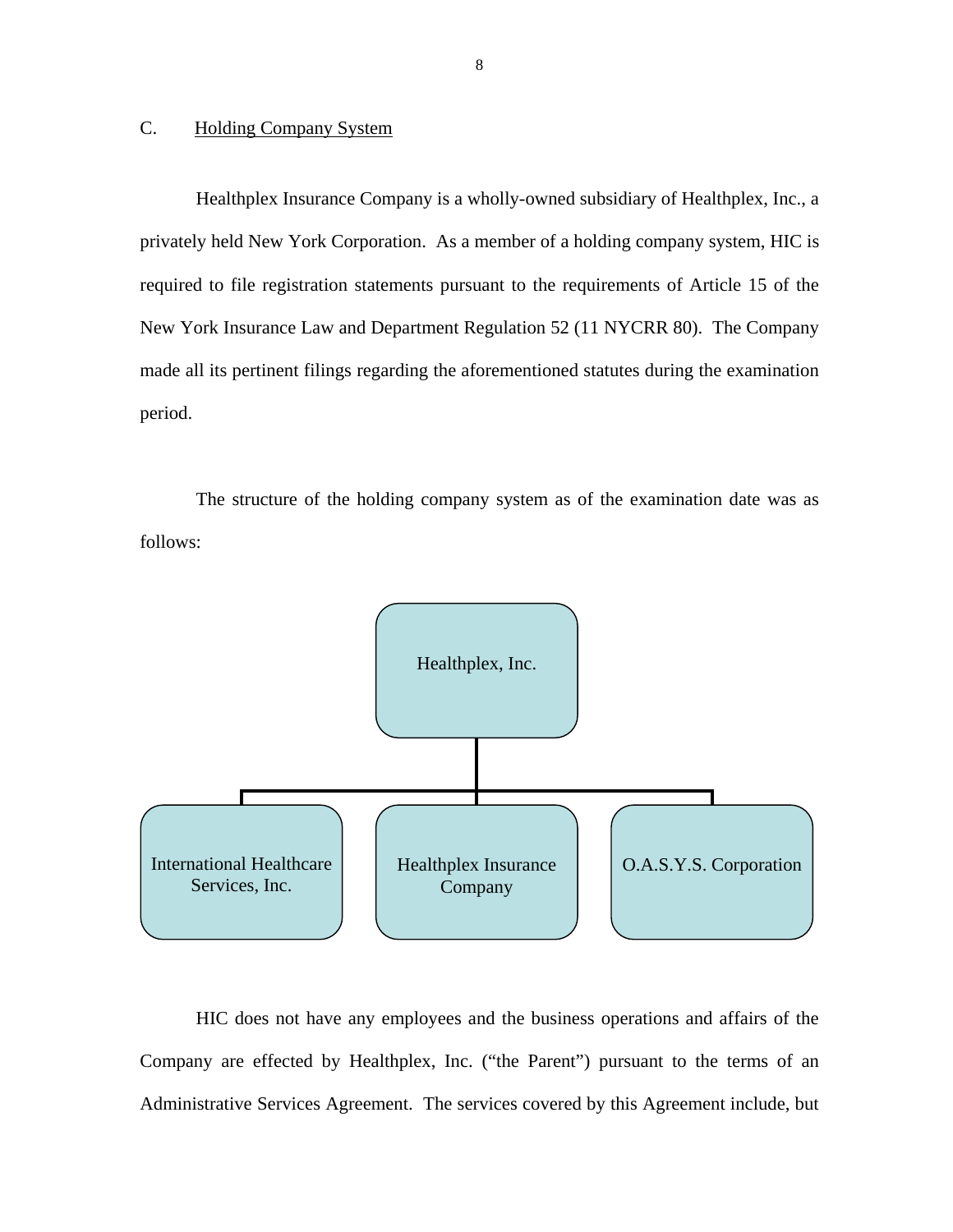are not limited to: marketing, management, claims processing, electronic data processing, consulting, and administrative services. The Administrative Services Agreement has an effective date of January 1, 2000, and was approved by the Department on January 3, 2000, pursuant to Section 1505(d)(3) of the New York Insurance Law.

The Company also entered into a consolidated Tax Allocation Agreement with an effective date of March 29, 1999 with its Parent. This Agreement was found to be consistent with the guidelines contained in Circular Letter No. 33 (1979), and was approved by the Department on March 9, 1999, pursuant to Section 1505(d)(3) of the New York Insurance Law.

A review of the Company's holding company transactions that occurred during the examination period revealed that the Company completed certain transactions in 2004 with its Parent that appeared to be violative of various Department statutes and Regulations. These are detailed as follows:

Healthplex made advance payments to HIC on February 24, 2004 and March 31, 2004, in the amounts of \$30,000 and \$5,000, respectively. The Department interprets these like transactions to be combined for the purposes of regulatory approval.

Section 1505(c) of the New York Insurance Law states:

"The superintendent's prior approval shall be required for the following transactions between a domestic controlled insurer and any person in its holding company system: sales, purchases, exchanges, loans or extensions of credit, or investments, involving five percent or more of the insurer's admitted assets at last year-end."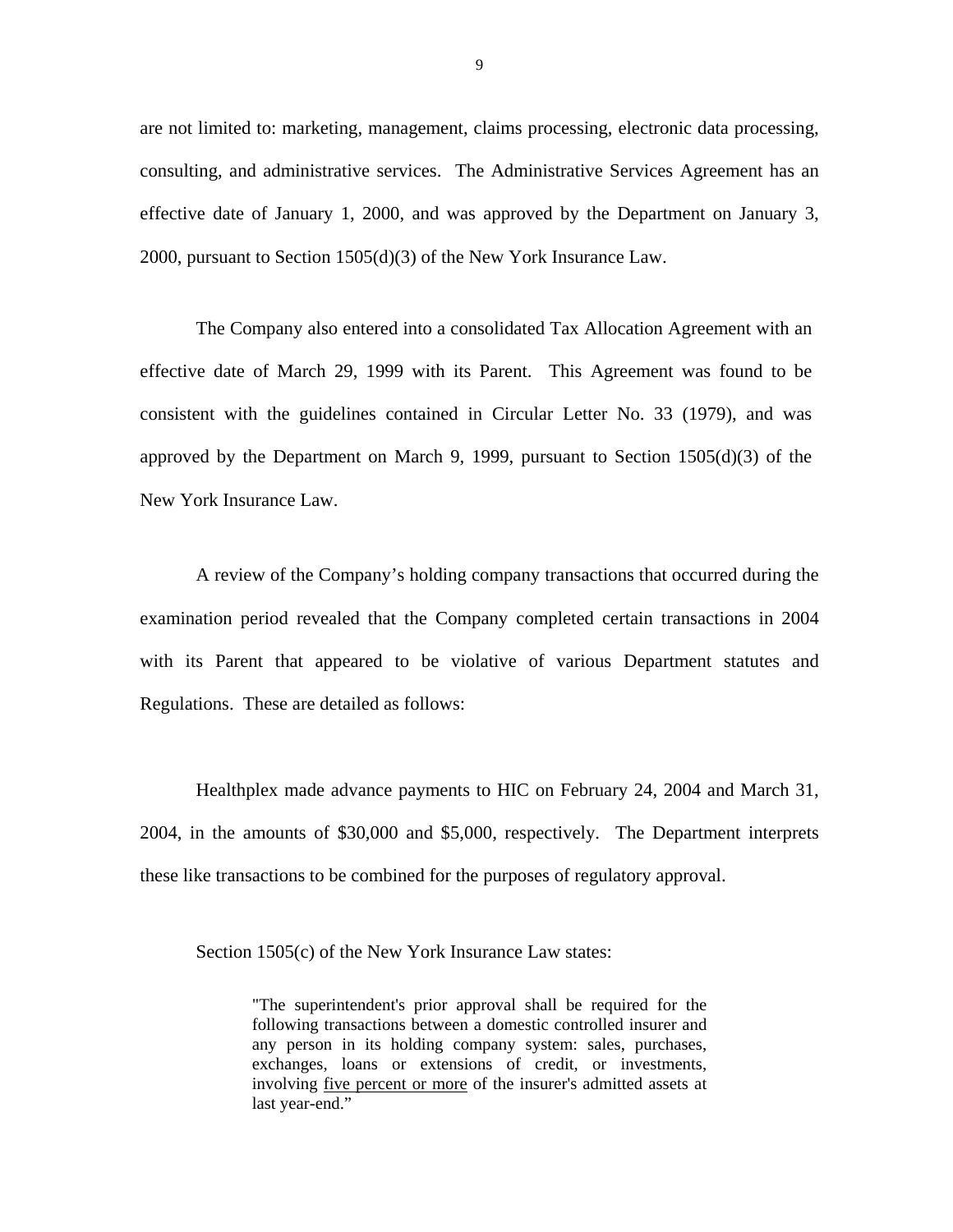The above advance payments and subsequent repayment by HIC to its Parent in 2004 (\$20,000 in October and \$15,000 in December), exceeded five (5) percent of the Company's admitted assets as of December 31, 2003. As a result, the Company violated Section 1505(c) of the New York Insurance Law, when it failed to request and receive approval from the Superintendent, prior to entering into the transactions.

In addition, there was no board resolution from the Company's Parent detailing the purpose of these advance payments and whether they were subject to repayment and thus should have been recorded by the Company as a liability. Further, there is concern that since these advance payments were included in the Company's assets in its quarterly statement filings with this Department, the Company's financial status was distorted.

It is recommended that the Company comply with the requirements of Section 1505(c) of the New York Insurance Law.

In addition, Healthplex "waived" an expense in the amount of \$208,318 (for broker commissions) due from the Company. Section VIII of the Company's Administrative Services Agreement ("Agreement") with Healthplex contains the following provision:

> *"The Plan shall compensate Healthplex for all services rendered hereunder in accordance with the terms of Exhibit 1, attached hereto and made a part hereof. Such compensation shall at all times be: (i) the amount computed by the methodology detailed in Exhibit 1 of this Agreement or (ii) a lesser amount mutually agreed to by Healthplex and the Plan."*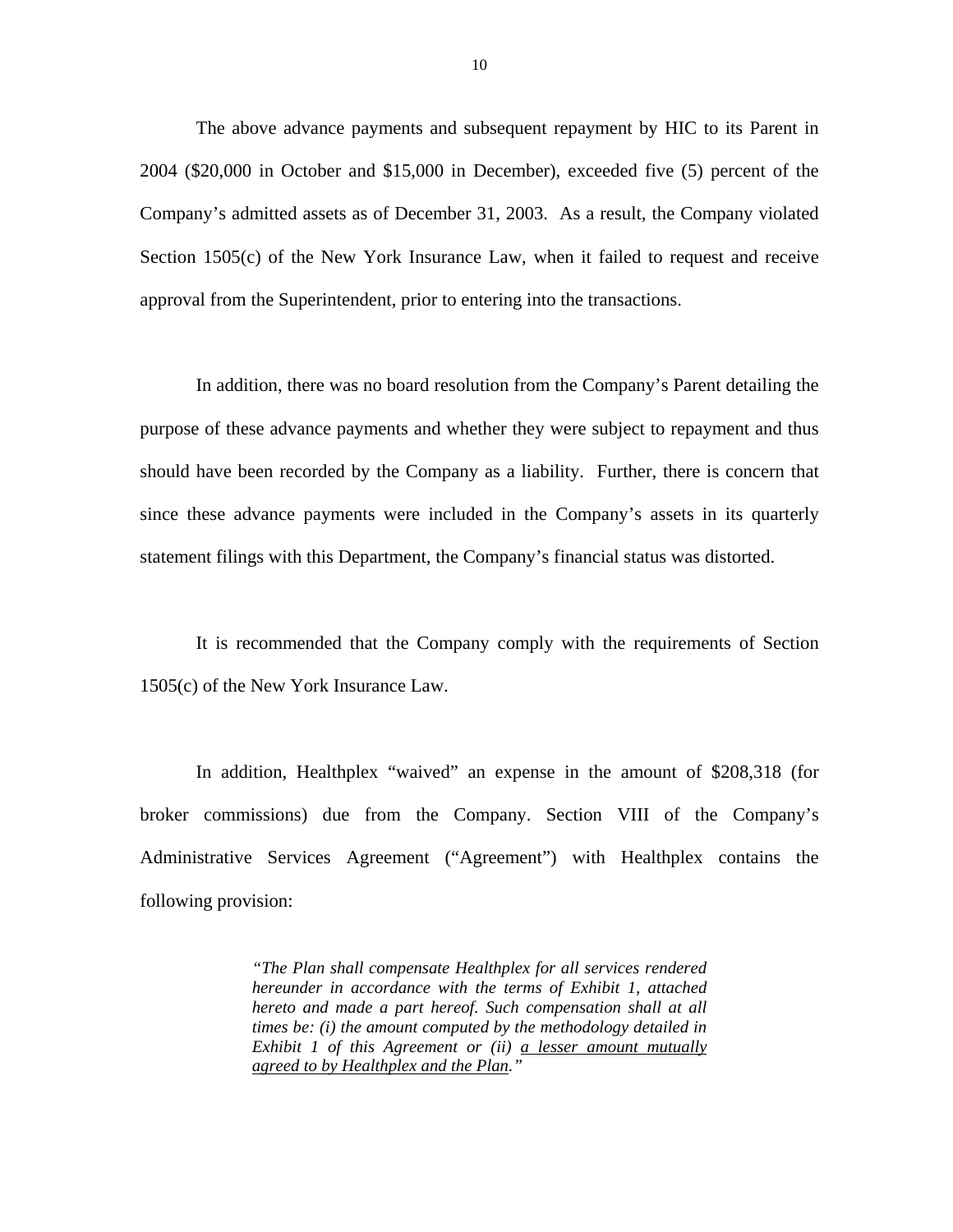Although the Company's Agreement allows for a "mutual settlement" of intercompany transactions to occur, the Department was not notified of the above transaction, nor did it appear in the Company's financial statements, supporting schedules or notes contained in the annual statement filed with this Department. Additionally, this transaction was not recorded in the Company's financial statements as a "capital contribution" and thus misrepresented the true financial condition of the Company. This is particularly important since had the amount waived actually been paid by the Company, it would have impaired its surplus and made it subject to additional regulatory oversight by this Department.

Section 1505(b) of the New York Insurance Law which pertains to transactions within a holding company system affecting controlled insurers states:

> "The books, accounts and records of each party to all such transactions shall be so maintained as to clearly and accurately disclose the nature and details of the transactions including such accounting information as is necessary to support the reasonableness of the charges or fees to the respective parties."

The Company failed to comply with the above statute when it entered into the aforementioned transaction with its Parent.

It is recommended that the Company comply with the requirements of Section 1505(b) of the New York Insurance Law.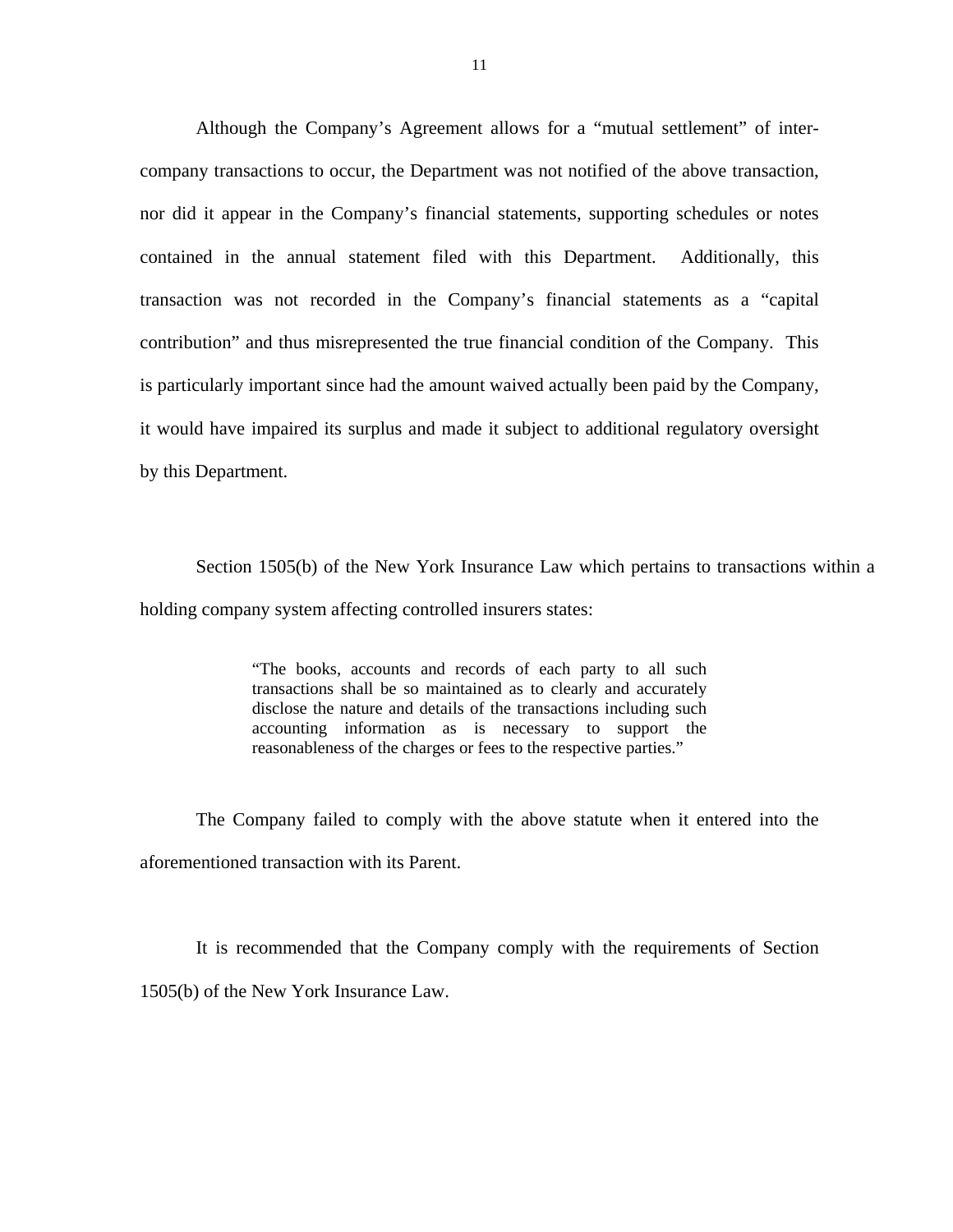In addition, the Company failed to comply with the disclosure requirements and underlying accounting principles detailed in Statement of Statutory Accounting Principles (SSAP) No. 25 (Accounting for and Disclosures about Transactions with Affiliates and Other Related Parties), which was adopted by Department Regulation 172 (11 NYCRR 83).

It is recommended that the Company comply with the requirements of SSAP No. 25.

Further, it appears that the Company failed to comply with the requirements of Section  $307(a)(1)$  of the New York Insurance Law, which states in part:

> (a)(1) Every insurer and every fraternal benefit society which is authorized to do an insurance business in this state,… shall file in the office of the superintendent, annually on or before the first day of March, a statement, to be known as its annual statement, executed in duplicate, verified by the oath of at least two of its principal officers, showing its condition at last year-end…"

It would appear that the failure to properly document and account for the above inter-company transactions has obscured the Company's actual financial condition. This is violative of Section 307(a)(1) of the New York Insurance Law, in that the annual statement sworn to and filed with this Department was not indicative of its true financial condition.

It is recommended that the Company's officers comply with the requirements of Section 307(a)(1) of the New York Insurance Law by filing complete and accurate annual statements with this Department.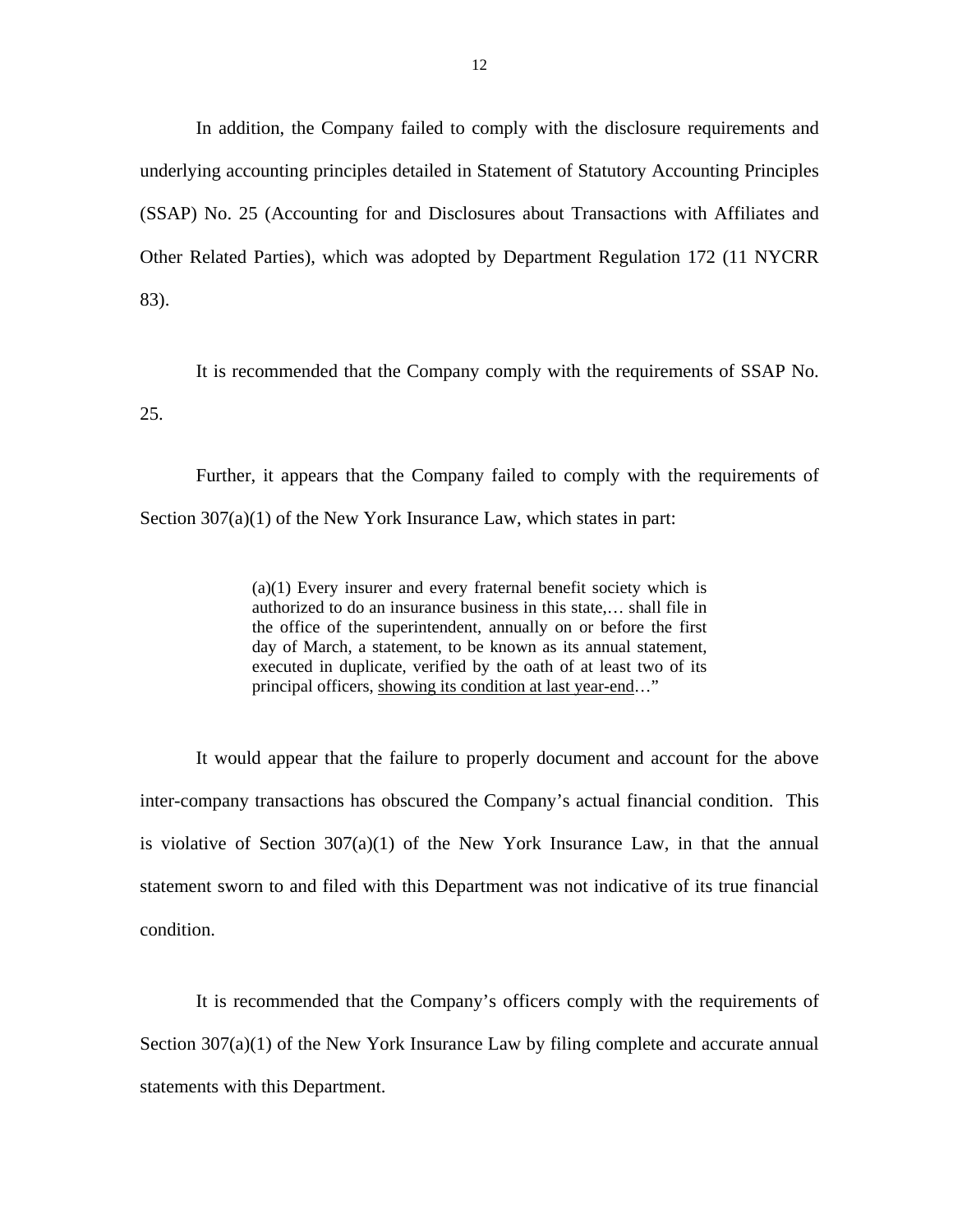Inasmuch as the capital contribution from HIC's Parent suggests a deteriorating financial condition, it is recommended that the Administrative Services Agreement be amended so that any settlements or forgiveness of debt in regard to all inter-company transactions would be subject to regulatory approval under Article 15 of the New York Insurance Law. Furthermore, this action requires that the amended Administrative Services Agreement be provided to the Department for approval under the provisions of Article 15 of the New York Insurance Law.

It is recommended that the Company properly record all capital contributions in its financial statements filed with this Department.

#### D. Significant Operating Ratios

The underwriting ratios presented below are on an earned-incurred basis and encompass the period covered by this examination:

|                                          | <b>Amounts</b> | <b>Ratios</b> |
|------------------------------------------|----------------|---------------|
| Claims incurred                          | \$1,473,152    | 101%          |
| Claims adjustment expenses incurred      |                | $0\%$         |
| General administrative expenses incurred | 217,277        | 15%           |
| Net underwriting loss                    | (236, 256)     | $(16\%)$      |
| Premiums earned                          | .454.173       | 100%          |

#### E. Reinsurance

The Company neither assumed nor ceded any reinsurance during the examination period.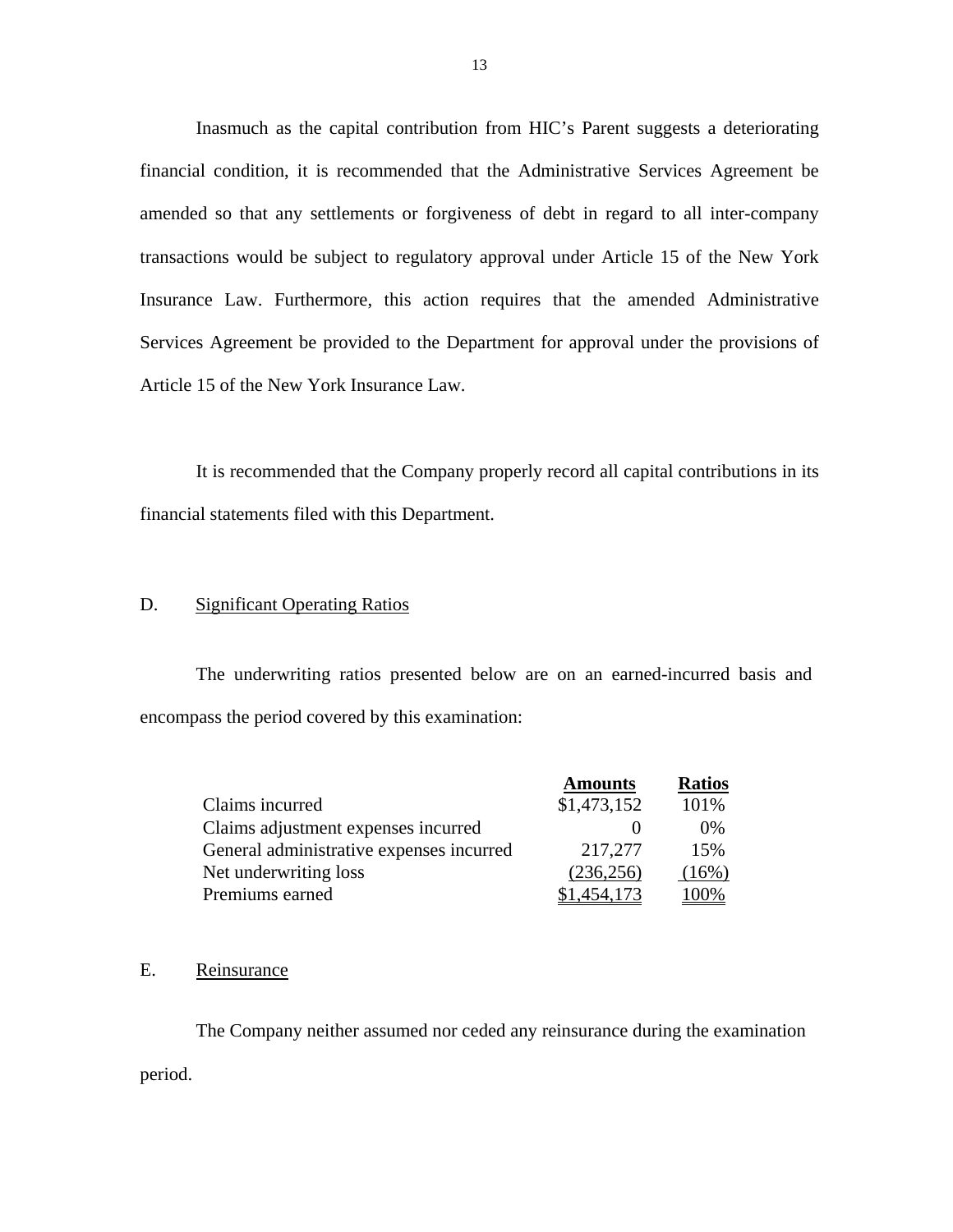#### <span id="page-15-0"></span>F. Accounts and Records

During the course of the examination, it was noted that the Plan's treatment of certain items was not in accordance with Statutory Accounting Principles as adopted by Department Regulation 172 or annual statement instructions. A description of such items is as follows:

1. During the review of Part 3 of the Company's "Underwriting and Investment Exhibit – Analysis of Expenses", it was noted that all expenses were reported in "General Administrative Expenses" (column 3). The Company failed to allocate its expenses within the appropriate categories contained in Part 3 of the Underwriting and Investment Exhibit, in accordance with Department Regulation 33 (Allocation of Income (Receipts) and Expenses (11 NYCRR 91)) and the annual statement instructions.

It is recommended that the Company complete Part 3 of its Underwriting and Investment Exhibit in accordance with the requirements of Department Regulation 33 and the annual statement instructions.

2. Paragraph 6 of the Statement of Statutory Accounting Principles (SSAP) No. 26 states:

> "Amortization of bond premium or discount shall be calculated using the scientific (constant yield) interest method taking into consideration specified interest and principal provisions over the life of the bond. Bonds containing call provisions (where the issue can be called away from the reporting entity at the issuer's discretion) shall be amortized to the call or maturity value/date which produces the lowest asset value (yield to worst)."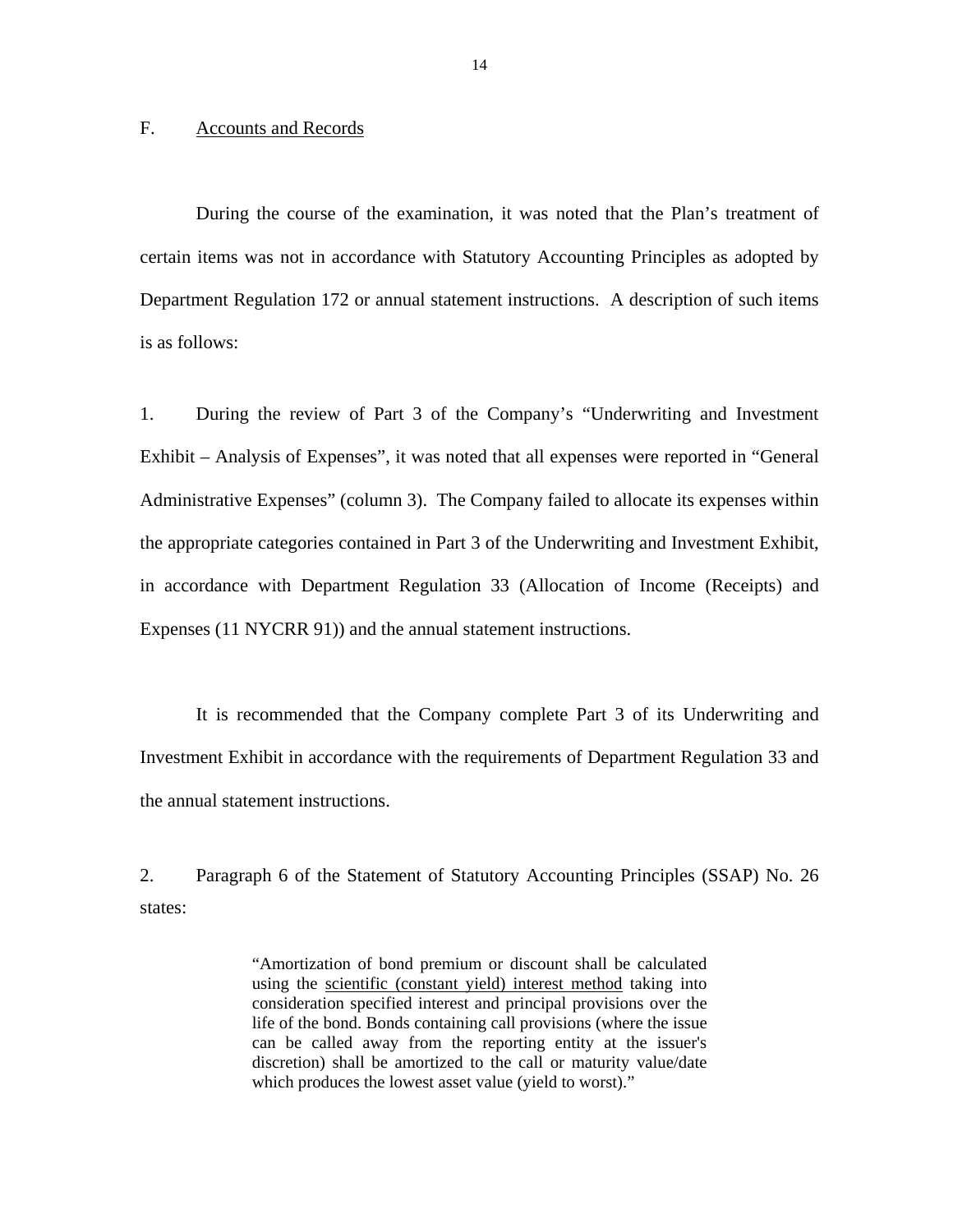A review of the Company's Scheduled  $D - Part 1$  revealed that the Company applied the straight line method for the amortization of its bond premium, rather than the scientific (interest rate) method prescribed by SSAP No. 26. As the Company had a small bond portfolio, the amortization variance was immaterial and no change was made to the financial statements contained herein.

It is recommended that the Company comply with the amortization methodology prescribed in Paragraph 6 of SSAP No. 26 when calculating the amortized value of its bonds.

3. As of the examination date, the Company's securities were held with a bank pursuant to a custodial agreement. This Department requires that custodial agreements contain certain provisions in order to ensure that an insurer's assets are properly safeguarded. A review of the Company's custodial agreement indicated that it was lacking the following protective covenant:

> "That during regular business hours, and upon reasonable notice, an officer or employee of the insurance company, an independent accountant selected by the insurance company and a representative of an appropriate regulatory body shall be entitled to examine, on the premises of the custodian, its records relating to securities, if the custodian is given written instructions to that effect from an authorized officer of the insurance company."

It is recommended that the Company amend its custodial agreement to include the above provision in order to provide its assets with the necessary safeguards.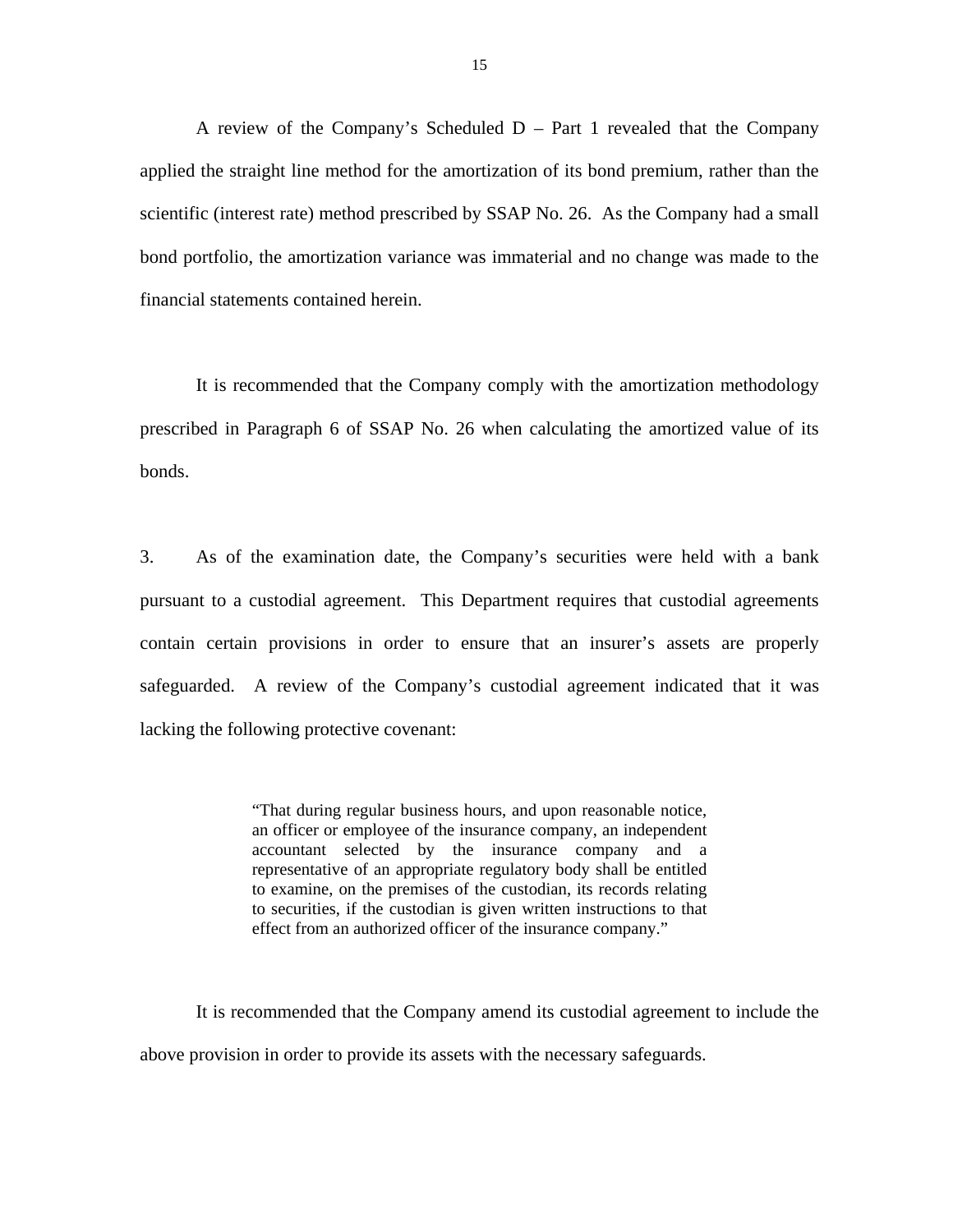4. Paragraph 9(a) of Statement of Statutory Accounting Principles (SSAP) No. 6 states in part:

"9. Non-admitted amounts are determined as follows:

a. Uncollected Premium - To the extent that there is no related unearned premium, any uncollected premium balances which are over ninety days due shall be nonadmitted. If an installment premium is over ninety days due, the amount over ninety days due plus all future installments that have been recorded on that policy shall be nonadmitted…"

Further, Section 1301(a)(11) of the New York Insurance Law states in part:

"(a) In determining the financial condition of a domestic or foreign insurer or the United States branch of an alien insurer for the purposes of this chapter, there may be allowed as admitted assets of such insurer, unless otherwise specifically provided in this chapter, only the following assets owned by such insurer:

(11) Premiums in course of collection, other than life insurance premiums, not more than ninety days past due, less commissions payable thereon."

A review of the Company's aged accounts receivable balances revealed that the Company failed to classify a portion of the receivables that was over ninety (90) days due as a "non-admitted asset". The amount overdue was deemed immaterial and therefore no change was made to the financial statements contained herein.

It is recommended that the Company report all premiums receivable over ninety  $(90)$  days due as non-admitted, as prescribed by Section  $1301(a)(1)$  of the New York Insurance Law and Paragraph 9(a) of SSAP No. 6, in its filings with this Department.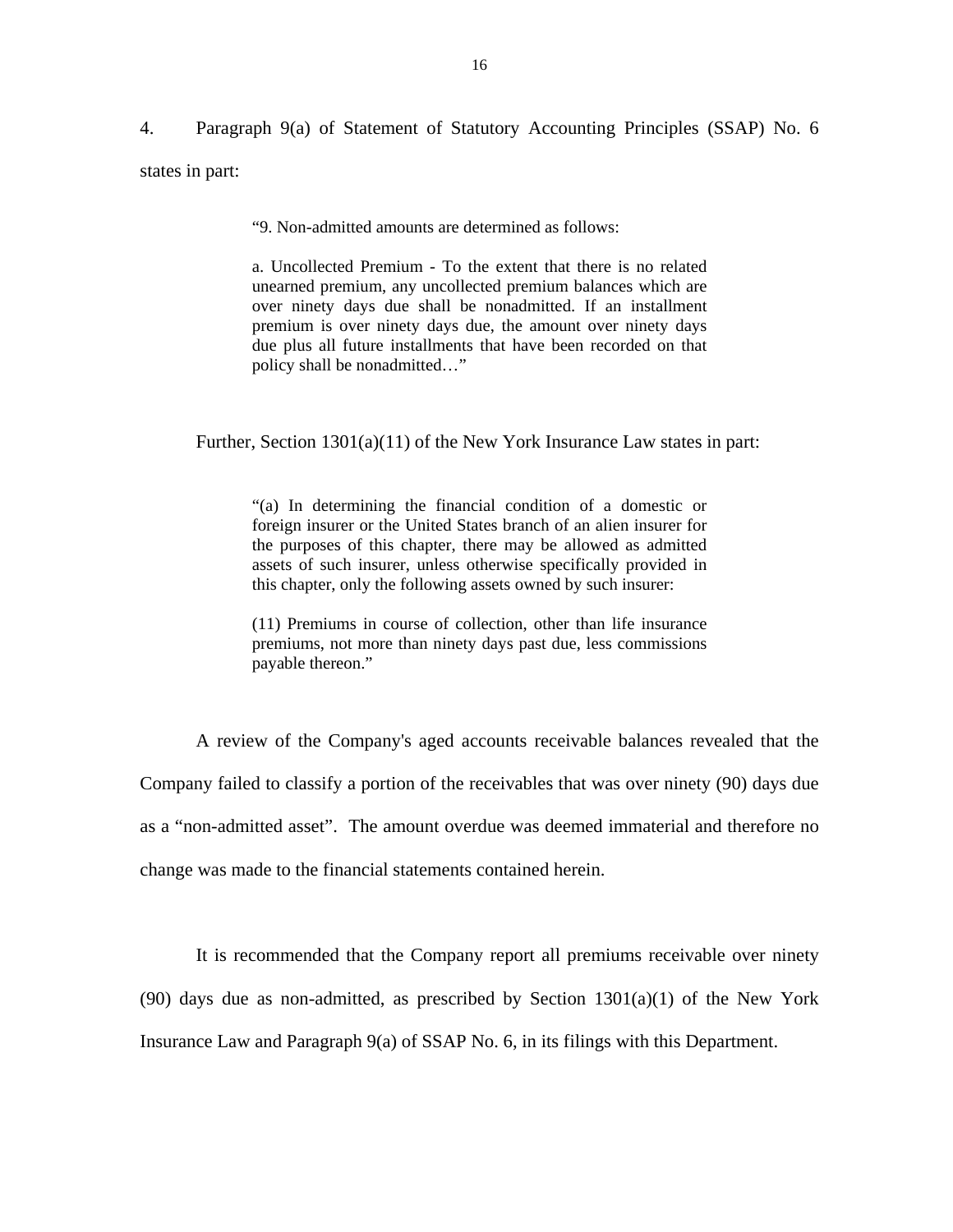5. In Section 2C of this report, the examiner noted a capital contribution in the form of "forgiveness of debt" that the Company failed to properly account for. The Company did not record commission expense, establish the corresponding liability that was ultimately waived, nor did it account for the resulting capital contribution in its books and accounts, and in its financial statements filed with this Department.

In addition, in Section 2C of this report, the examiner noted that the Company received advance payments from its Parent in 2004, which were subsequently repaid by the Company later that same year. However, these advance payments were never recorded by the Company as a liability.

It is recommended that the Company properly account for and disclose all transactions in its books and accounts, and in its financial statements filed with this Department.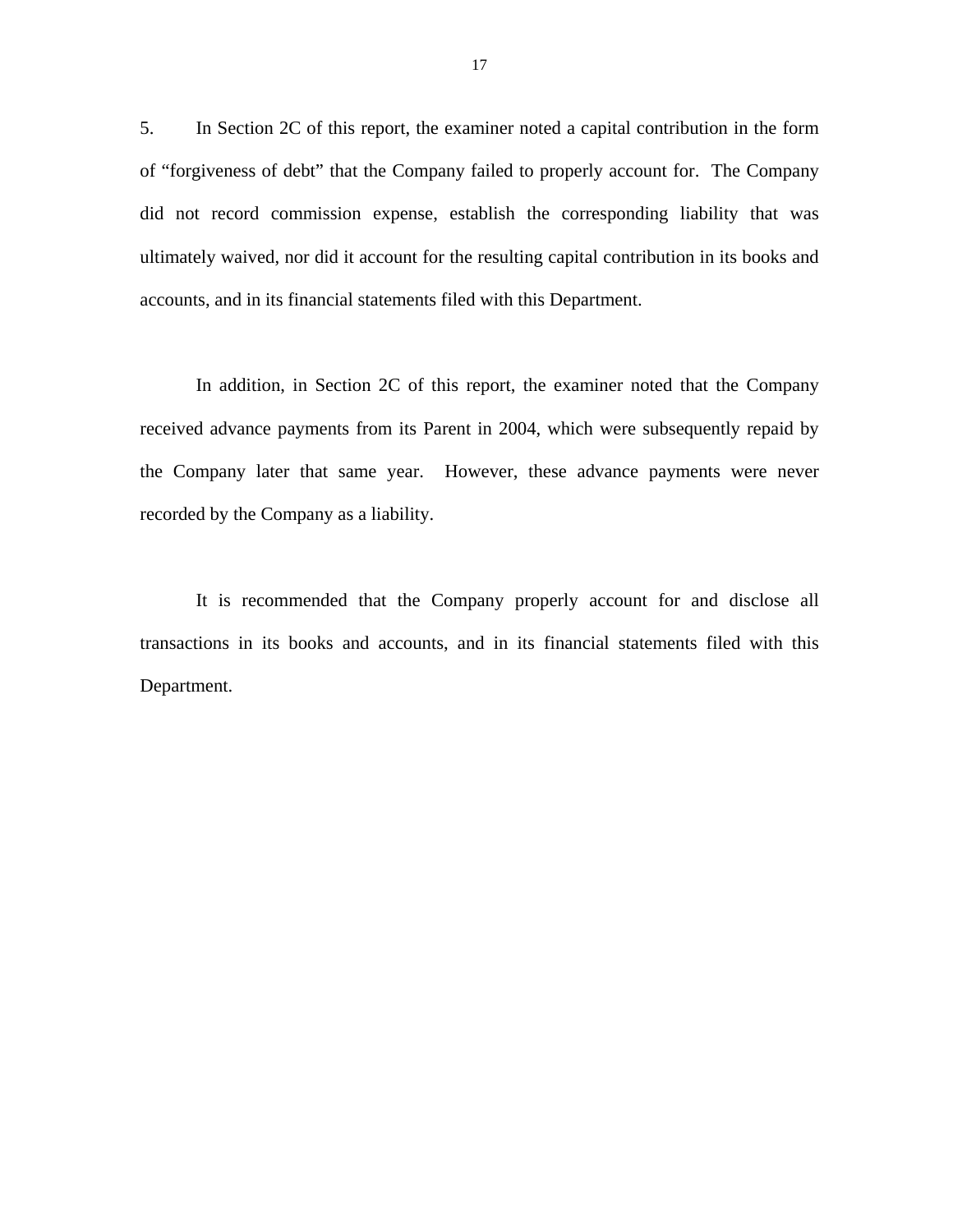### **3. FINANCIAL STATEMENTS**

## A. Balance Sheet

The following shows the assets, liabilities, and surplus as determined by this examination as of December 31, 2004. This is the same as the balance sheet filed by the Company in its December 31, 2004 annual statement:

| Assets                                                                                                     | Examination                    | <b>Company</b>                 |
|------------------------------------------------------------------------------------------------------------|--------------------------------|--------------------------------|
| <b>Bonds</b><br>Cash and short term investments                                                            | \$505,425<br>56,420            | \$505,425<br>56,420            |
| Subtotal, cash and invested assets                                                                         | \$561,845                      | \$561,845                      |
| Investment income due and accrued<br>Uncollected premiums and agents'                                      | 8,540                          | 8,540                          |
| balances in the course of collection                                                                       | 16,763                         | 16,763                         |
| Total assets                                                                                               | \$587,148                      | \$587,148                      |
| <b>Liabilities</b>                                                                                         |                                |                                |
| Claims unpaid<br>Premiums received in advance<br>General expenses due or accrued<br>Amounts due to parent, | \$.<br>85,083<br>17,842<br>192 | \$.<br>85,083<br>17,842<br>192 |
| subsidiaries and affiliates                                                                                | 91,944                         | 91,944                         |
| <b>Total liabilities</b>                                                                                   | \$195,061                      | <u>\$195,061</u>               |
| Capital and Surplus                                                                                        |                                |                                |
| Common capital stock                                                                                       | \$300,000                      | \$300,000                      |
| Gross paid in and contributed surplus                                                                      | 209,500                        | 209,500                        |
| Unassigned funds (surplus)                                                                                 | (117, 413)                     | (117, 413)                     |
| Total capital and surplus                                                                                  | <u>\$392,087</u>               | \$ 392,087                     |
| Total liabilities, capital and surplus                                                                     | \$587,148                      | \$587,148                      |

Note: The Internal Revenue Service has not conducted any audits of the income tax returns filed on behalf of the Company through tax year 2004. The examiner is unaware of any potential exposure of the Company to any tax assessments and no liability has been established herein relative to such contingency.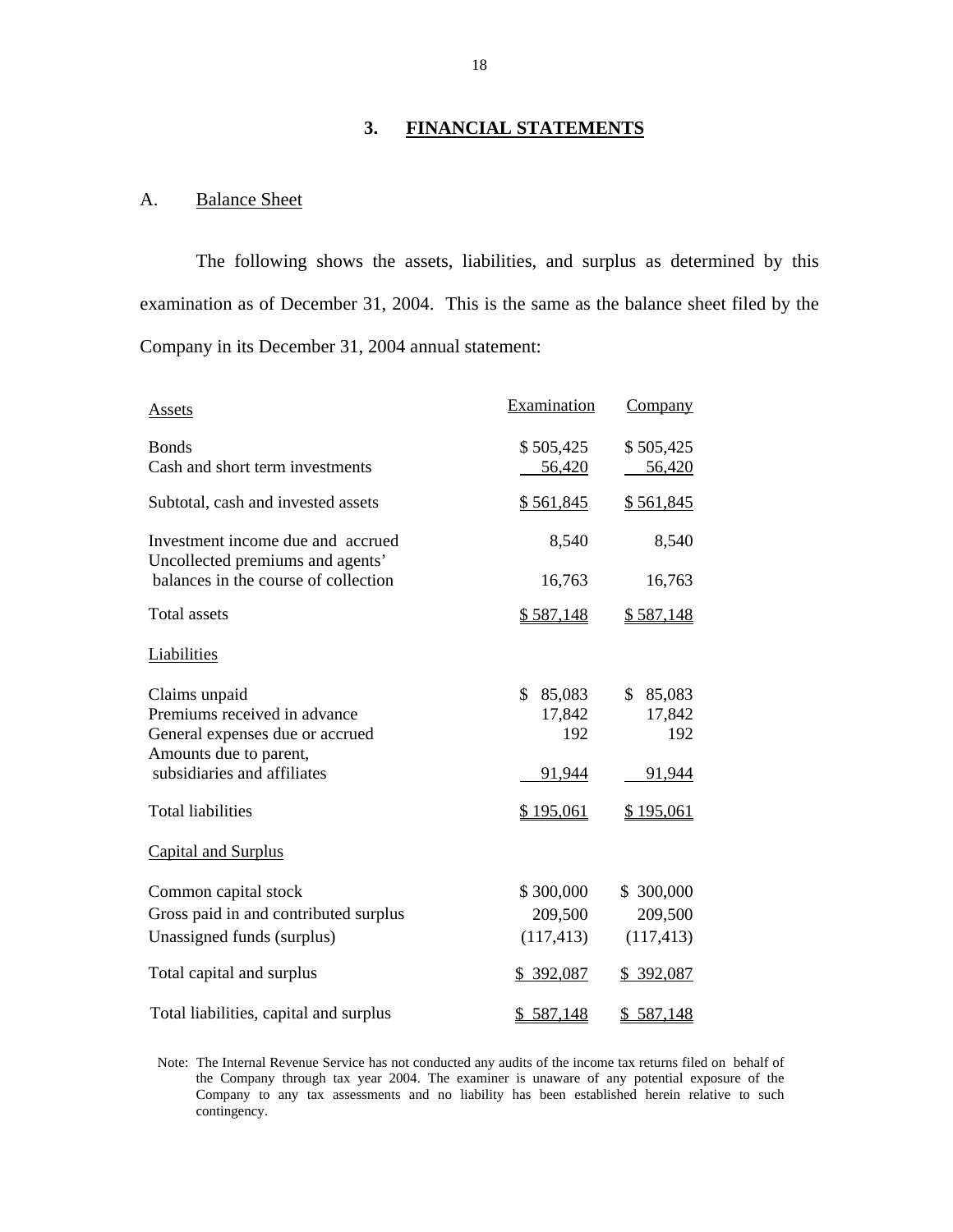## **Underwriting and Investment Exhibit**

B. Underwriting and Investment Exhibit<br>Capital and surplus decreased by \$154,420, during the examination period of May 2, 2001 through December 31, 2004, detailed as follows:

## Revenue

| Premium earned                                                           | \$1,454,173                |                             |                          |
|--------------------------------------------------------------------------|----------------------------|-----------------------------|--------------------------|
| Other income or expenses                                                 | 1,087                      |                             |                          |
| Net investment gain                                                      | 84,376                     |                             |                          |
| Total revenue                                                            |                            | 1,539,636<br>\$             |                          |
| <b>Expenses</b>                                                          |                            |                             |                          |
| Hospital and medical                                                     | $\mathcal{S}$<br>1,473,152 |                             |                          |
| General administrative expenses                                          | 217,277                    |                             |                          |
| Federal and foreign income taxes<br>incurred                             | 3,627                      |                             |                          |
| Total expenses                                                           |                            | \$<br>1,694,056             |                          |
| Net loss                                                                 |                            | (154, 420)<br>$\frac{1}{2}$ |                          |
| <b>Change in Capital and Surplus</b>                                     |                            |                             |                          |
| Capital and surplus per report<br>on organization as of May 1, 2001      |                            |                             | \$<br>546,507            |
|                                                                          |                            |                             |                          |
|                                                                          | Gains in<br><b>Surplus</b> | Loss in<br><b>Surplus</b>   |                          |
|                                                                          |                            |                             |                          |
| Net loss<br>Net decrease in capital and surplus                          |                            | \$(154, 420)                | 154,420)<br>\$           |
| Capital and surplus per report on<br>examination as of December 31, 2004 |                            |                             | 392,087<br>$\frac{1}{2}$ |
|                                                                          |                            |                             |                          |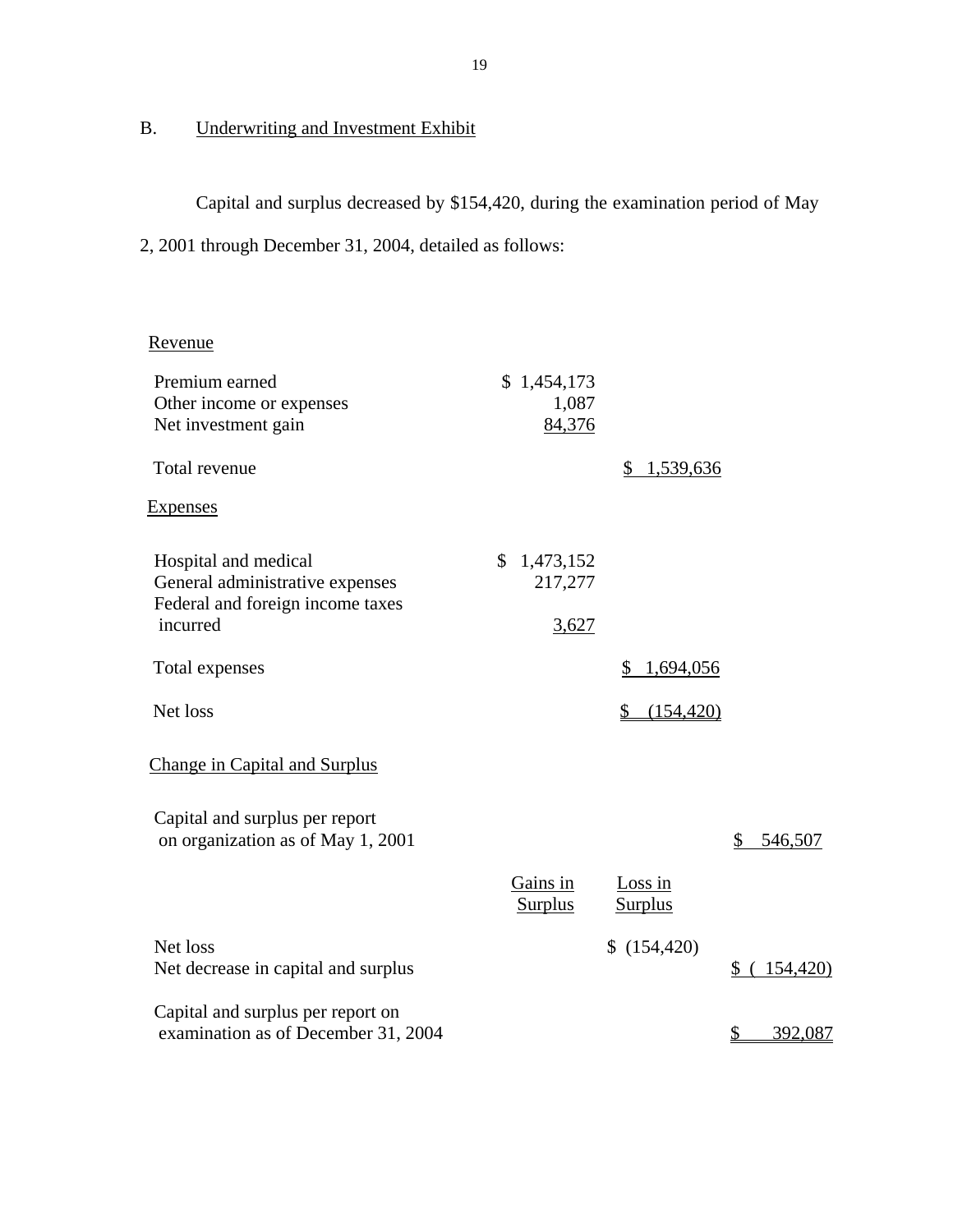#### **4. UNPAID CLAIMS RESERVES**

<span id="page-21-0"></span>The examination liability of \$85,083 for the captioned account is the same as that reported by the Company in its filed annual statement as of December 31, 2004.

The examination analysis of the unpaid claims reserve was conducted in accordance with generally accepted actuarial principles and practices and was based on statistical information contained in the Company's internal records and in its filed annual statements as verified during the examination.

## **5. UNPAID CLAIMS ADJUSTMENT EXPENSES**

The Company did not report any amount nor show any payments made during the examination period for the captioned liability. Section 1303 of the New York Insurance Law, which requires that a liability be established in an amount estimated to provide for the expenses for the adjustment or settlement of all losses states in part:

> "Every insurer shall, … maintain reserves in an amount estimated in the aggregate to provide for the payment of all losses or claims incurred on or prior to the date of statement, whether reported or unreported, which are unpaid as of such date and for which such insurer may be liable, and also reserves in an amount estimated to provide for the expenses of adjustment or settlement of such losses and claims."

It is recommended that the Company establish and maintain reserves for unpaid claims adjustment expenses as prescribed by Section 1303 of the New York Insurance Law.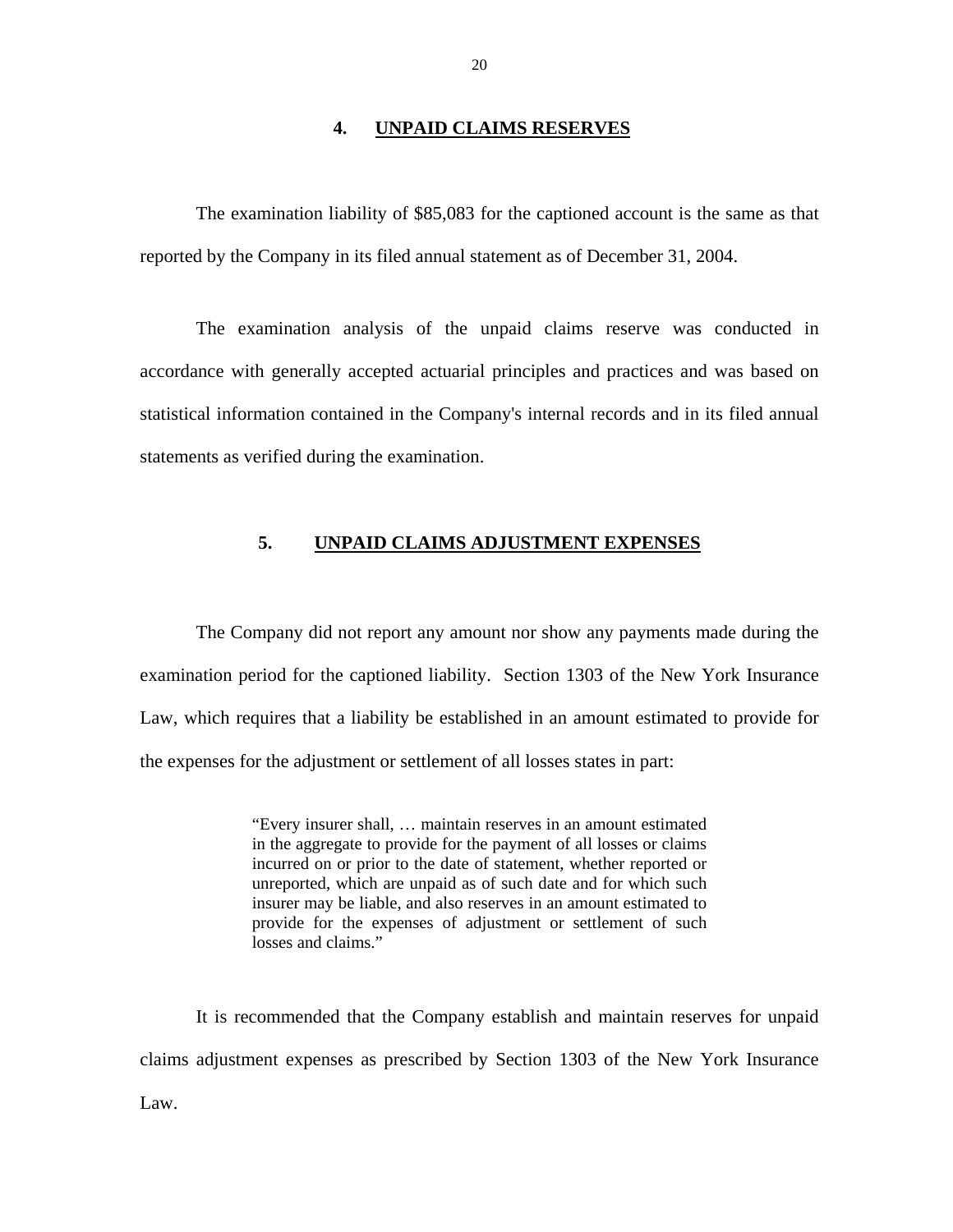#### **6. MARKET CONDUCT**

<span id="page-22-0"></span>In the course of this examination, a review was made of the manner in which the Company conducts its business practices and fulfills its contractual obligations to policyholders and claimants. The review was general in nature and is not to be construed to encompass the more precise scope of a market conduct investigation. The review was directed at the practices of the Company in the following major areas:

> A. Claims processing B. Prompt Pay Law C. Explanation of benefits statements D. Underwriting

#### A. Claims processing

A review of the Company's claims practices and procedures was performed by using a statistical sample covering claims adjudicated during the period of January 1, 2004 through December 31, 2004, in order to evaluate the overall accuracy and compliance environment of its claims processing. The examiner selected a sample of 167 claims for review. It should be noted that the Company only writes dental insurance.

This statistical random sampling process, which was performed using the computer software program ACL, was utilized to test various attributes deemed necessary for successful claims processing activity. The objective of this sampling process was to be able to test and reach conclusions about all predetermined attributes, individually or on a combined basis. For example, if ten attributes were being tested, conclusions about each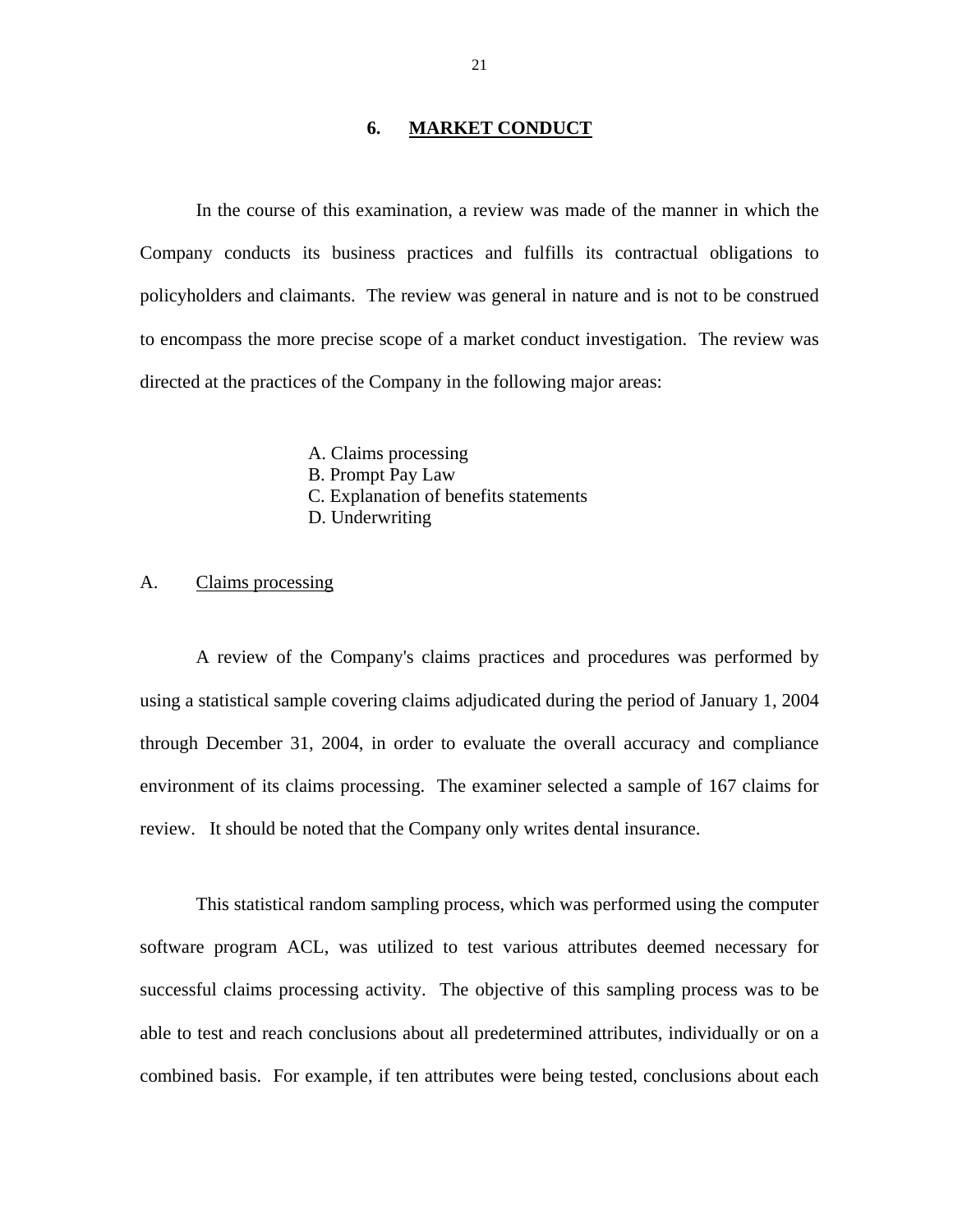attribute individually, or on a collective basis, could be concluded for each item in the sample.

For the purpose of this report, a "claim" as defined by HIC, is the total number of items submitted by a single provider with a single claim form, as reviewed and entered into its claims processing system. This claim may consist of various lines, procedures or service dates. It was possible, through the computer systems used for this examination, to match or "roll-up" all procedures on the original form into one item, which was the basis of the Department's statistical sample of claims or the sample unit. To ensure the completeness of the claims population being tested, the total dollars paid were accumulated and reconciled to the paid claims data reported by HIC for the period January 1, 2004 through December 31, 2004, and included in its annual statement filed with the Department for calendar year 2004.

The examination review revealed that the overall claims processing financial accuracy level was 86.23% and the overall claims processing procedural accuracy level was also 86.23%. Financial accuracy is defined as the percentage of times the dollar value of the claim payment was correct. Procedural accuracy is defined as the percentage of times a claim was processed in accordance with HIC's claim processing guidelines and/or Department regulations. An error in processing accuracy may or may not affect the financial accuracy. However, a financial error is caused by a procedural error and as such, it is counted both as a financial error and a procedural error. In summary, of the 167 claims reviewed, there were 23 procedural errors, which resulted in 23 financial errors.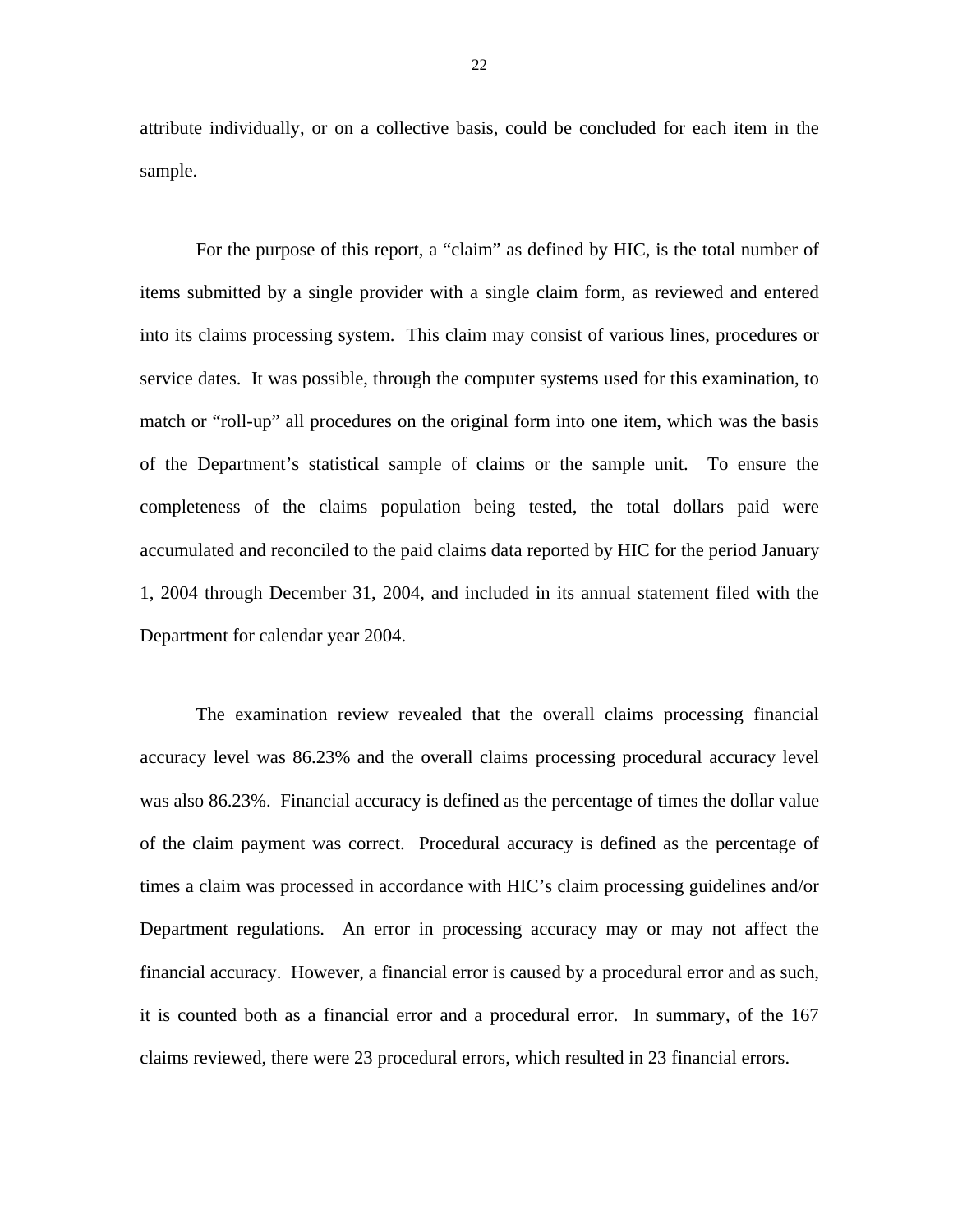The following tables summarize the claims processing errors:

| Population                        | 5,533  |
|-----------------------------------|--------|
| Sample Size                       | 167    |
| Number of claims with errors      | 23     |
| <b>Calculated Error Rate</b>      | 13.77% |
| <b>Calculated Accuracy Rate</b>   | 86.23% |
| Upper error limit                 | 19.00% |
| Lower error limit                 | 8.55%  |
| <b>Calculated Claims in Error</b> | 762    |
| Upper limit claims in error       | 1,051  |
| Lower limit claims in error       | 473    |

## **Summary of Financial Accuracy**

Note: The upper and lower error limits represent the range of potential error (e.g. if 100 sample items were selected the rate of error would fall between these limits 95 times.)

#### **Summary of Procedural Accuracy**

| Population                        | 5,533  |
|-----------------------------------|--------|
| Sample Size                       | 167    |
| Number of claims with errors      | 23     |
| <b>Calculated Error Rate</b>      | 13.77% |
| <b>Calculated Accuracy Rate</b>   | 86.23% |
| Upper error limit                 | 19.00% |
| Lower error limit                 | 8.55%  |
| <b>Calculated Claims in Error</b> | 762    |
| Upper limit claims in error       | 1,051  |
| Lower limit claims in error       | 473    |

Note: The upper and lower error limits represent the range of potential error (e.g. if 100 sample items were selected the rate of error would fall between these limits 95 times.)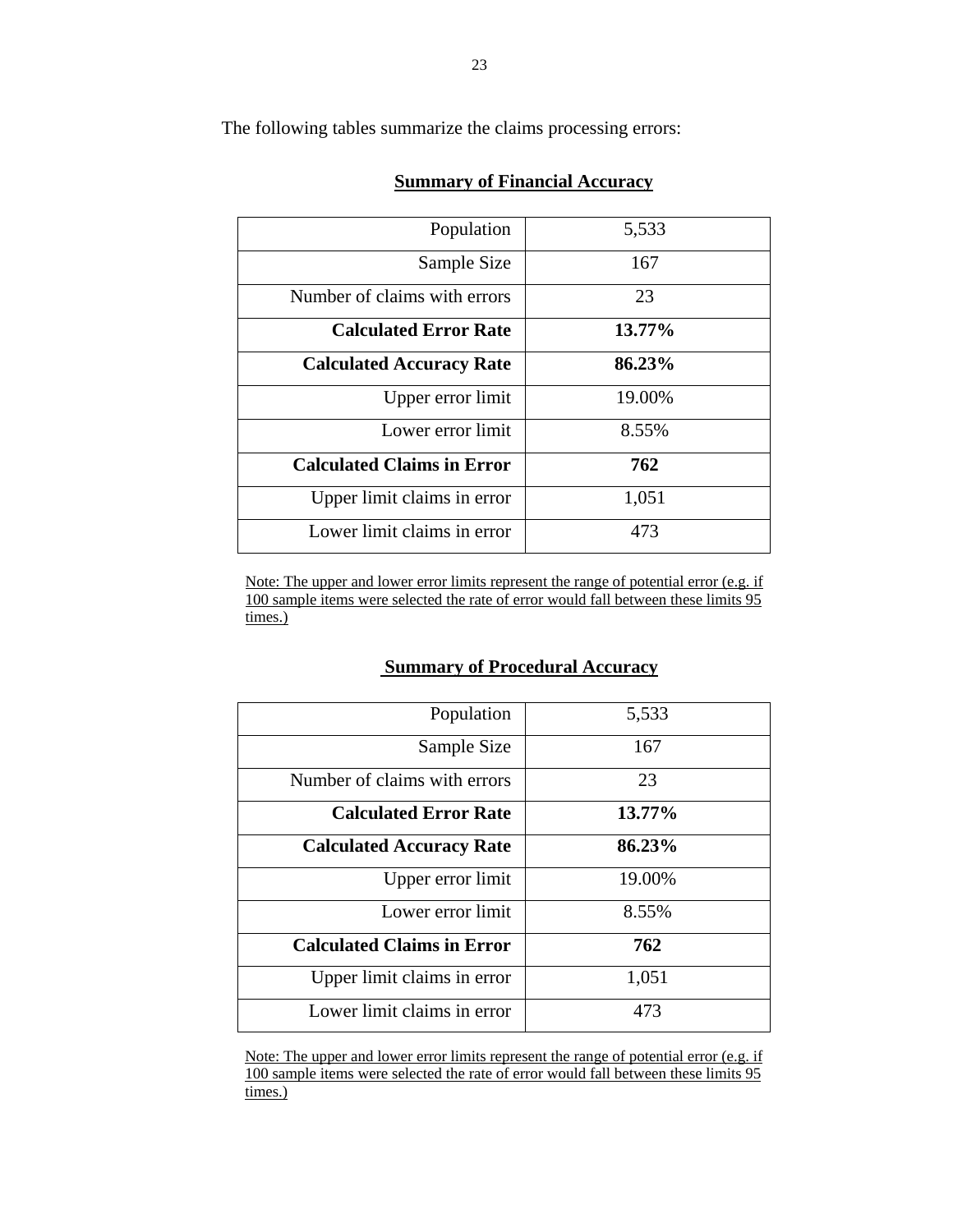It should be noted that all 46 errors (23 financial and 23 procedural) on the sampled claims reviewed by the examiner resulted from the inconsistent application of the definition of the term "Deductible", as contained in the Company's Certificate of Insurance and its Group Application Form.

The term "Deductible" is defined in the Certificate of Insurance booklet provided to the employers under HIC's group contracts. This booklet is to be distributed to each subscriber by the employer. The definition of Deductible contained in this booklet reads as follows:

> *"The term Deductible means the fixed amount which the Member must pay for Covered Services in a Calendar Year prior to the application of Coinsurance."*

The term "Deductible" was also defined in the Company's Group Application Form, which also serves as the Group Policy. It reads as follows:

> *"The term Deductible means the fixed amount which the Member must pay for Covered Services in a Calendar Year prior to the application of Coinsurance when using the Out-of-Network Option."*

The main difference in the above definitions of "Deductible" is that the Group Policy applies the definition of deductible to only out-of-network benefits; whereby the Certificate of Insurance applies the deductible to both in-network and out-of-network benefits. Therefore, an ambiguity exists between the Group Policy and the Certificate of Insurance. The examiner's review determined that HIC charged a deductible to all subscribers, regardless of whether the subscriber used a participating (in-network) or nonparticipating (out-of-network) provider.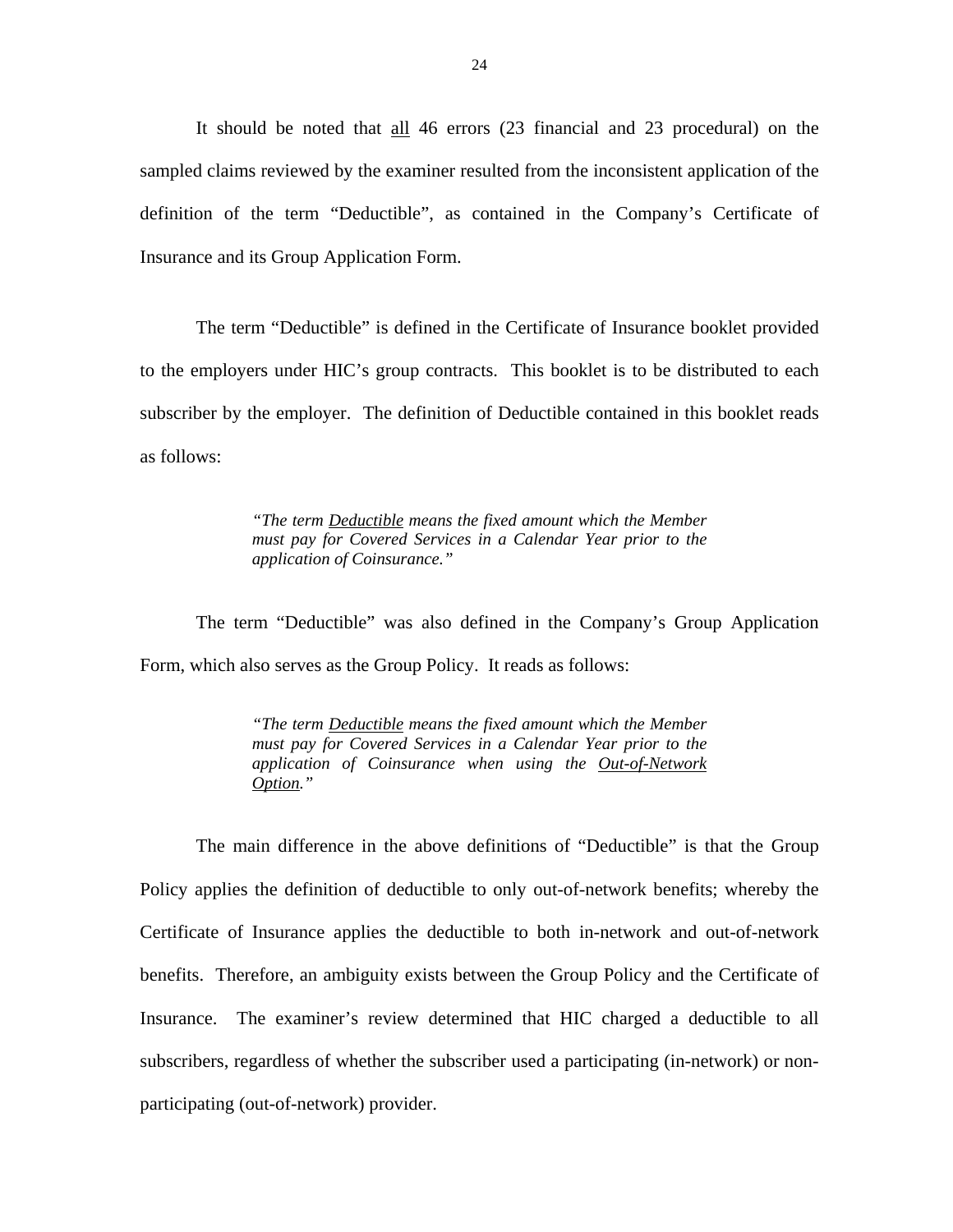<span id="page-26-0"></span>Section  $3221(a)(6)$  of the New York Insurance Law states in part:

"The insurer shall issue either the employer or the person in whose name the policy is issued for delivery to each member of the insured group, a certificate setting forth in summary form a statement of the essential features of the insurance coverage…"

Because of the differences in the abovementioned two documents, Healthplex did not issue a certificate setting forth the essential features of the insurance coverage under the Group Policy, in violation of Section 3221(a)(6) of the New York Insurance Law.

It is recommended that Healthplex comply with the requirements of Section  $3221(a)(6)$  of the New York Insurance Law and make the amendments necessary to bring consistency between the Group Application form and the Certificate of Insurance form.

Subsequent to the examination date, after consultation with the Department, Healthplex submitted a revised Group contract, which was approved by the Department on March 13, 2006, thereby making the document consistent with the Certificate of Insurance.

### B. Prompt Pay Law

§3224-a of the New York Insurance Law, "Standards for prompt, fair and equitable settlement of claims for health care and payments for health care services" ("Prompt Pay Law"), requires all insurers to pay undisputed claims or the undisputed portion of the claim within forty-five days of receipt. If such undisputed claims are not paid within forty-five days of receipt, interest shall be payable.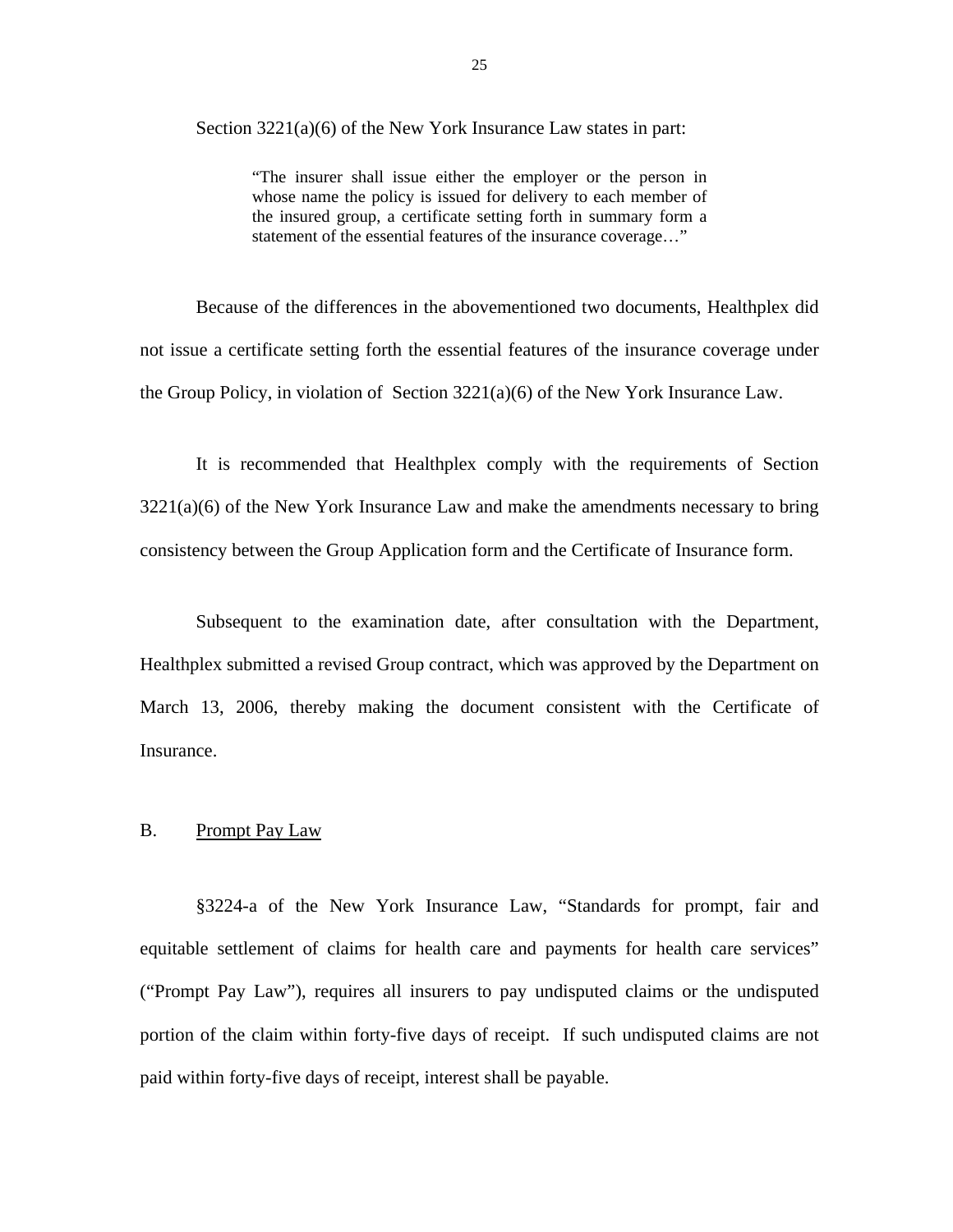#### <span id="page-27-0"></span>§ 3224-a(a) of the New York Insurance Law states in part:

"Except in a case where the obligation of an insurer… to pay a claim submitted by a policyholder or person covered under such policy or make a payment to a health care provider is not reasonably clear, or when there is a reasonable basis supported by specific information available for review by the superintendent that such claim or bill for health care services rendered was submitted fraudulently, such insurer or organization or corporation shall pay the claim to a policyholder or covered person or make a payment to a health care provider within fortyfive days of receipt of a claim or bill for services rendered."

The Company appeared to be in compliance with the requirements of §3224-a of the New York Insurance Law. A review of HIC's claims revealed that none were paid more than forty-five days from the date of receipt.

#### C. Explanation of Benefits Statements

As part of the review of the Company's claims practices and procedures, an analysis of the explanation of benefits statements ("EOB") sent to subscribers and/or providers by the Company was performed. An EOB is an important link between the subscriber, the provider, and the Company. It should clearly communicate to the subscriber and/or provider that the Company has processed a claim and how that claim was processed. It should clearly describe the charges submitted, the date the claim was received, the amount allowed for the services rendered, and show any balance owed to the provider. It should also serve as the documentation to recover any money from coordination of benefits with other carriers.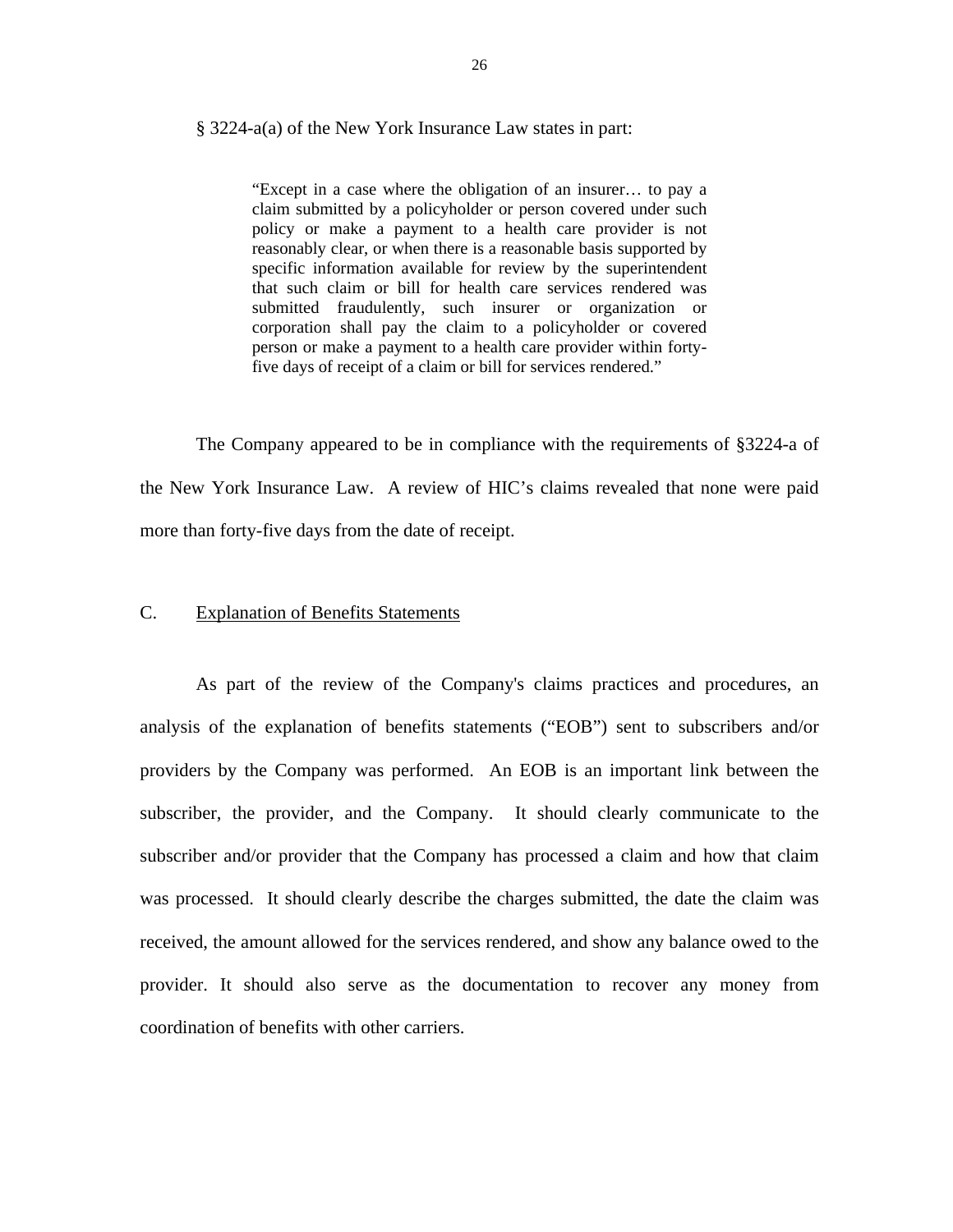The sample selected for analyzing EOBs was the same as used for the claims processing review noted in 6A above.

§3234(b)(7) of the New York Insurance Law states in part:

"(b) The explanation of benefits form must include at least the following:

(7) …a description of the time limit, place and manner in which an appeal or a denial of benefits must be brought under the policy or certificate and a notification that failure to comply with such requirements may lead to forfeiture of a consumer's right to challenge a denial or rejection, even when a request for clarification has been made."

A review of the Company's EOBs determined that the statements did not contain the notification that failure to comply with the requirements of the Company's appeal process, may lead to forfeiture of the consumer's right to challenge a denial or rejection, even when a request for clarification has been made, as required by §3234(b)(7) of the New York Insurance Law.

It is recommended that the Company add a notification to its explanation of benefits statements that complies with the requirements of §3234(b)(7) of the New York Insurance Law.

In addition, during the review of the Company's EOBs, it was noted that the amount the insured was responsible for, as stated in the explanation of benefits statement was unclear. For example, there were amounts that were not payable to the provider due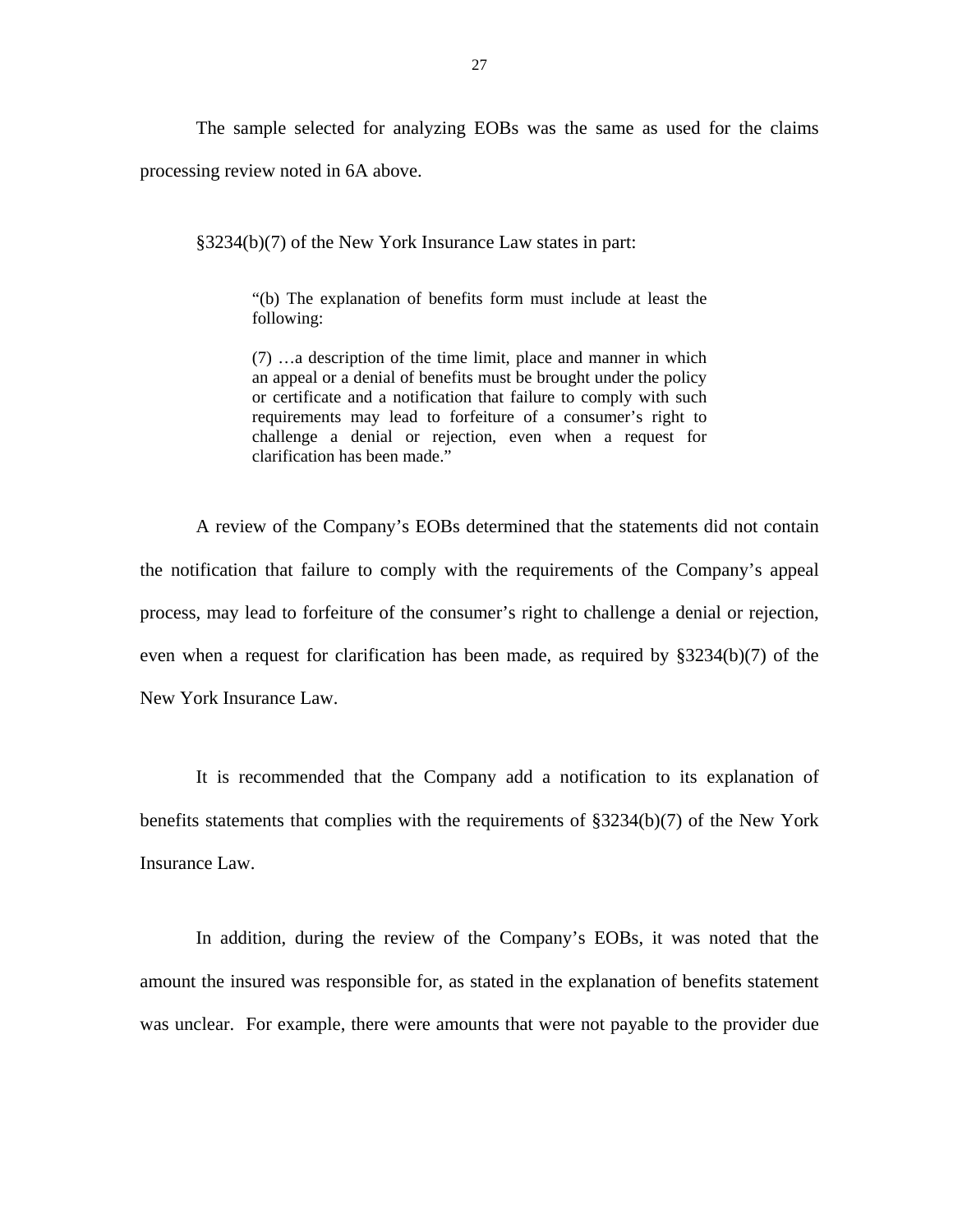<span id="page-29-0"></span>to contractual arrangements between HIC and the provider, but it was not clear that the insured was not responsible for paying that amount.

§3234(b)(5) of the New York Insurance Law states:

"(b) The explanation of benefits form must include at least the following:

(5) The amount or percentage payable under the policy or certificate after deductibles, co-payments, and any other reduction of the amount claimed."

It is recommended that the Company comply with the requirements of §3234(b)(5)

of the New York Insurance Law by clearly stating the amount of the insured's responsibility.

#### D. Underwriting

§4235(k) of the New York Insurance Law states in part:

"…Whenever any policy as described in this section terminates as a result of a default in payment of premiums, the insurer shall notify the policyholder that termination has occurred or will occur and shall include in his notification reference to the policyholder's responsibilities under section two hundred seventeen of the labor law."

Further, Section 55.2(a) of Department Regulation 78 (11 NYCRR 55) states:

 "(a) An insurer who intends to terminate a group policy or contract of accident, or health, or accident and health insurance issued to a policyholder, covering individuals who because of their employee status are certificateholders under a group policy shall give the policyholder at least 30 days prior written notice of its intent to terminate coverage. The notice to the policyholder shall set forth in detail the policyholder's obligation under Labor Law, section 217, and under this Part, to notify each certificateholder resident in New York State of the intended termination of the group policy."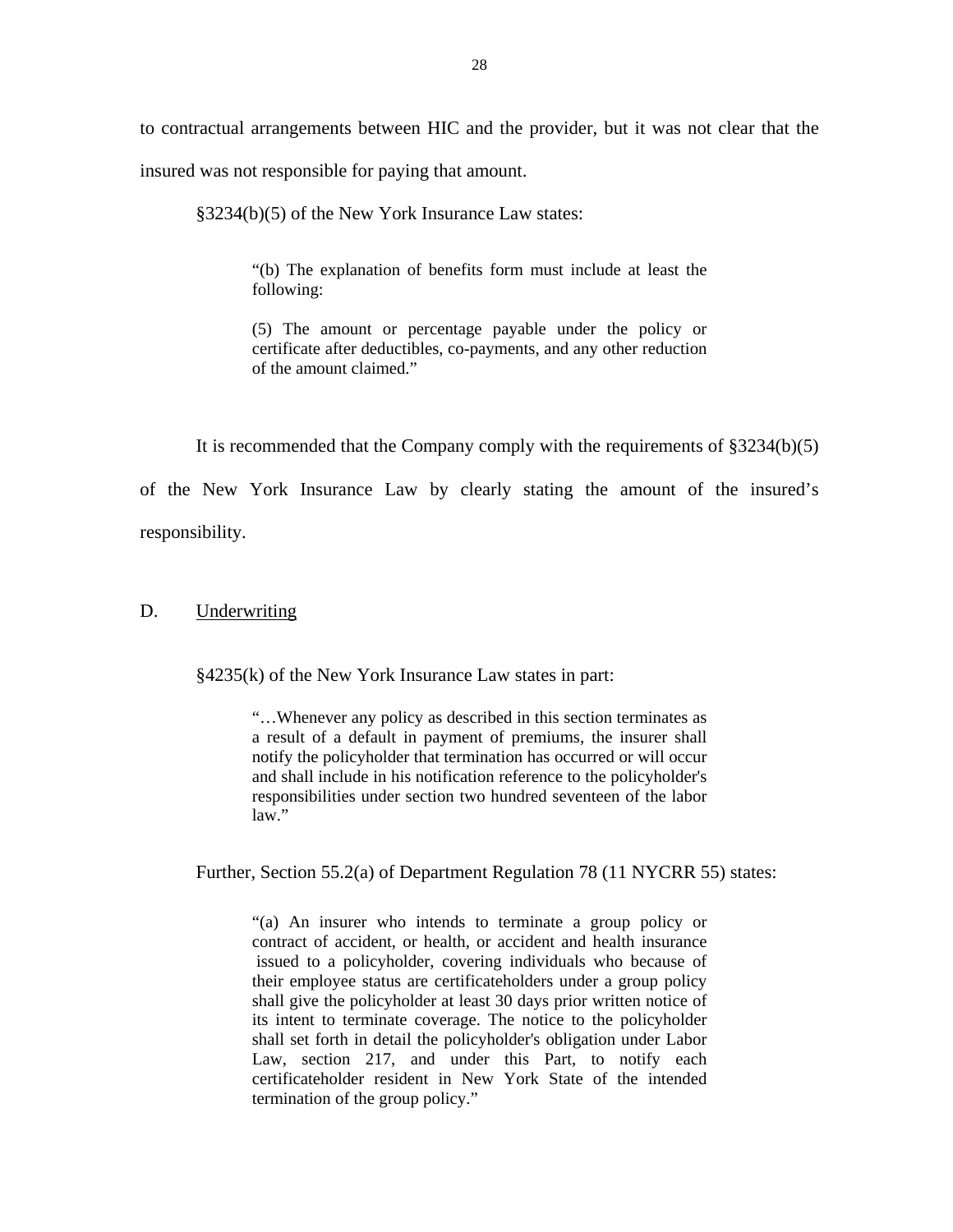It was noted that there was an instance where the Company's cancellation notice sent to a policyholder provided the policyholder with less than 30 days prior written notice of HIC's intent to terminate coverage. In addition, the standard cancellation notice provided by HIC did not provide the necessary information as required by §4235(k) of the New York Insurance Law.

It is recommended that HIC provide the policyholder with at least 30 days prior written notice of its intent to terminate coverage as required by Section 55.2(a) of Department Regulation 78 (11 NYCRR 55). Furthermore, it is recommended that HIC comply with §4235(k) of the New York Insurance Law and indicate the policyholder's obligations under Section 217 of the Labor Law.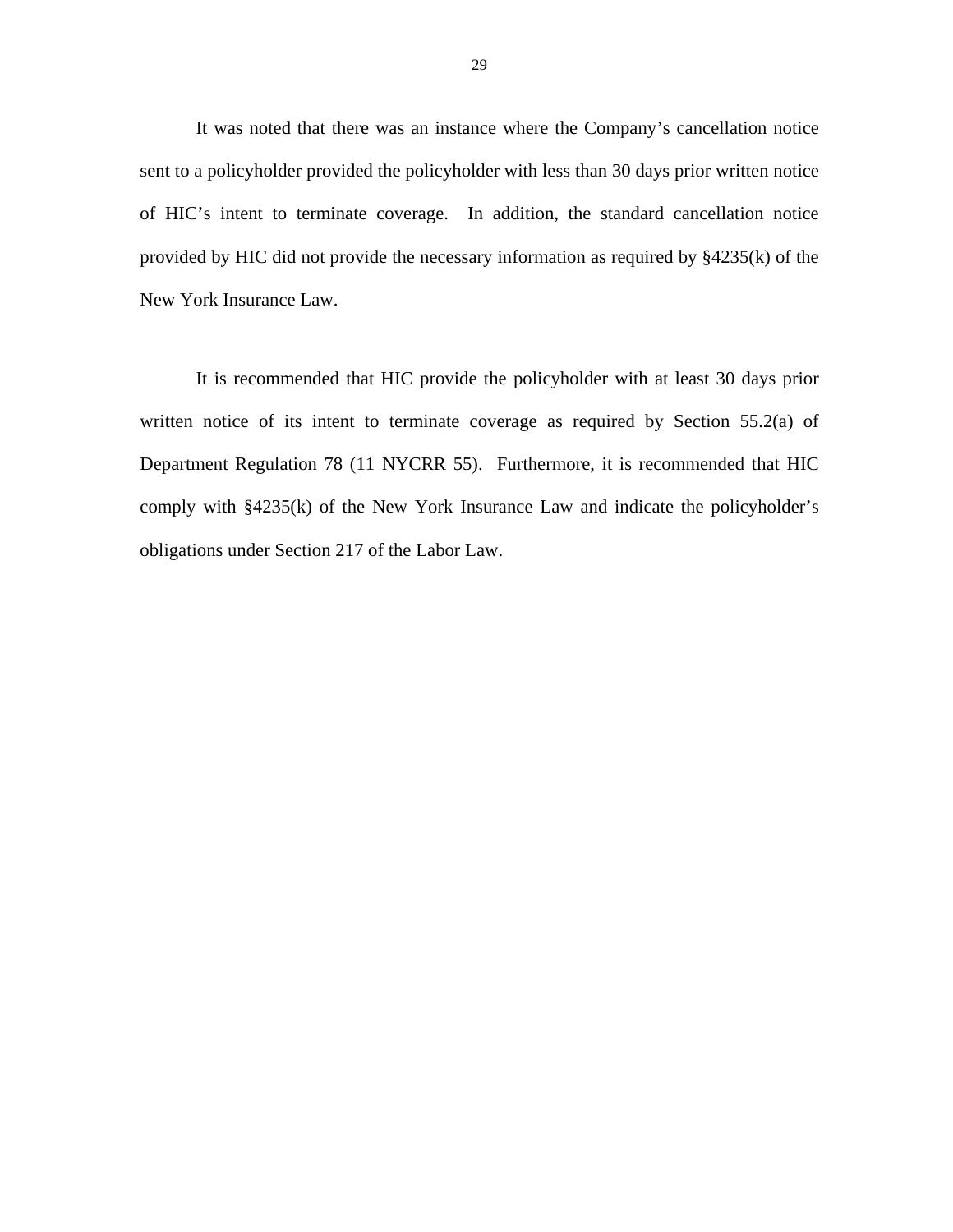## <span id="page-31-0"></span>**7. SUMMARY OF COMMENTS AND RECOMMENDATIONS**

#### **ITEM**

#### **PAGE NO.**

#### **Description of Company**

A. Description of Company<br>It is recommended that the Company include the correct 3 date of its incorporation on the Jurat Page of its filings with this Department.

### B. Management and Controls

- i. It is recommended that the Company amend its by-laws to 5 require its board to meet a minimum of four times per calendar year.
- ii. It is recommended that the Company adopt and abide by 6 formal written investment guidelines for all future investments.
- iii. It is recommended that the Company file an amended 7 Business Plan with this Department detailing its operations for the next three years, including any expected financial support from its Parent. This Business Plan must include financial and enrollment projections, including the enrollment amount needed to break even.

#### **Holding Company System**

- C. Holding Company System<br>i. It is recommended that the Company comply with the 10 requirements of Section 1505(c) of the New York Insurance Law.
	- ii. It is recommended that the Company comply with the 11 requirements of Section 1505(b) of the New York Insurance Law.
	- iii. It is recommended that the Company comply with the 12 requirements of SSAP No. 25.
	- 12 the requirements of Section  $307(a)(1)$  of the New York Insurance Law by filing complete and accurate annual statements with this Department. iv. It is recommended that the Company's officers comply with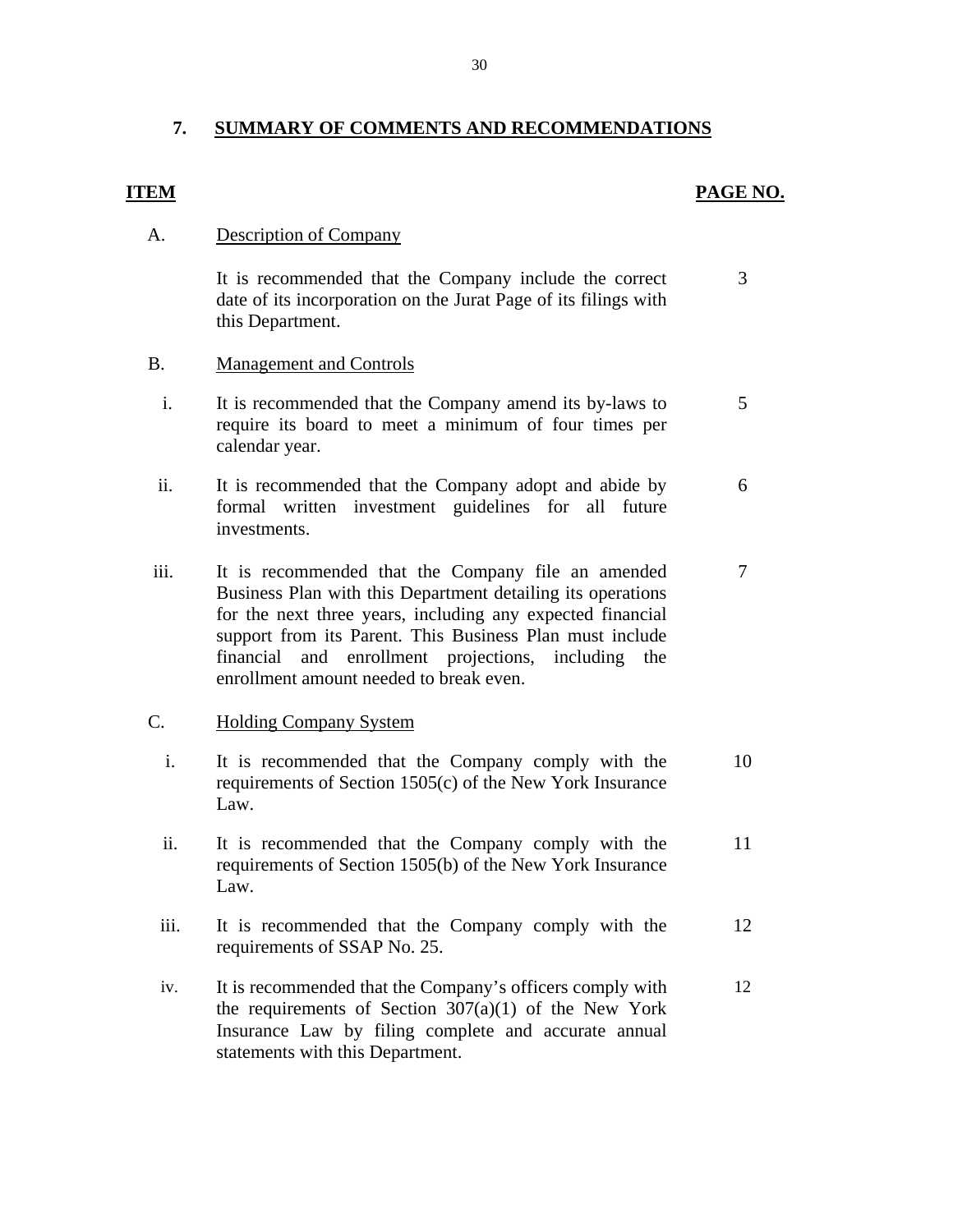- v. It is recommended that the Administrative Services Agreement be amended so that any settlements or forgiveness of debt in regard to all inter-company transactions would be subject to regulatory approval under Article 15 of the New York Insurance Law. Furthermore, this action requires that the amended Administrative Services Agreement be provided to the Department for approval under the provisions of Article 15 of the New York Insurance Law.
- vi. It is recommended that the Company properly record all capital contributions in its financial statements filed with this Department. 13

#### **Accounts and Records**

- D. Accounts and Records<br>i. It is recommended that the Company complete Part 3 of its Underwriting and Investment Exhibit in accordance with the requirements of Department Regulation 33 and the annual statement instructions. 14
	- ii. It is recommended that the Company comply with the amortization methodology prescribed in Paragraph 6 of SSAP No. 26 when calculating the amortized value of its bonds. 15
	- iii. It is recommended that the Company amend its custodial agreement to include the above provision in order to provide its assets with the necessary safeguards. 15
- iv. It is recommended that the Company report all premiums receivable over ninety (90) days due as non-admitted, as prescribed by Section 1301(a)(1) of the New York Insurance Law and Paragraph 9(a) of SSAP No. 6, in its filings with this Department. 16
- v. It is recommended that the Company properly account for and disclose all transactions in its books and accounts, and in its financial statements filed with this Department. 17

#### **Unpaid Claims Adjustment Expenses**

E. Unpaid Claims Adjustment Expenses<br>It is recommended that the Company establish and maintain reserves for unpaid claims adjustment expenses as prescribed by Section 1303 of the New York Insurance Law. 20

13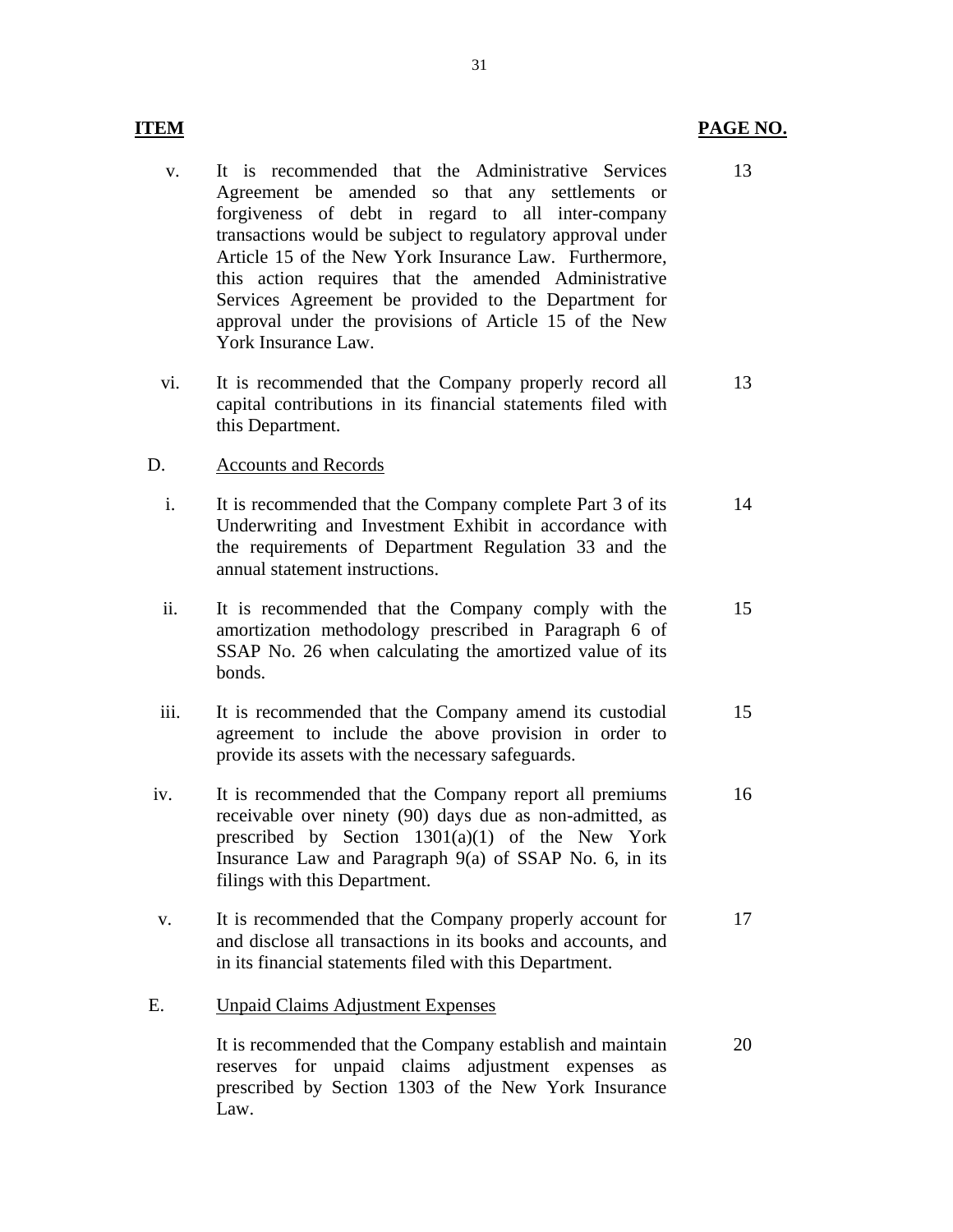#### **Claims Processing**

**ITEM** 

F. Claims Processing<br>It is recommended that Healthplex comply with the requirements of Section  $3221(a)(6)$  of the New York Insurance Law and make the amendments necessary to bring consistency between the Group Application form and the Certificate of Insurance form.

> Subsequent to the examination date, after consultation with the Department, Healthplex submitted a revised Group contract, which was approved by the Department on March 13, 2006, thereby making the document consistent with the Certificate of Insurance.

#### G. Explanation of Benefits Statements

- i. It is recommended that the Company add a notification to its explanation of benefits statements that complies with the requirements of §3234(b)(7) of the New York Insurance Law. 27
- ii. It is recommended that the Company comply with the requirements of §3234(b)(5) of the New York Insurance Law by clearly stating the amount of the insured's responsibility.

#### Underwriting

H. Underwriting<br>It is recommended that HIC provide the policyholder with at least 30 days prior written notice of its intent to terminate coverage as required by Section 55.2(a) of Department Regulation 78 (11 NYCRR 55). Furthermore, it is recommended that HIC comply with §4235(k) of the New York Insurance Law and indicate the policyholder's obligations under Section 217 of the Labor Law.

#### 32

28

29